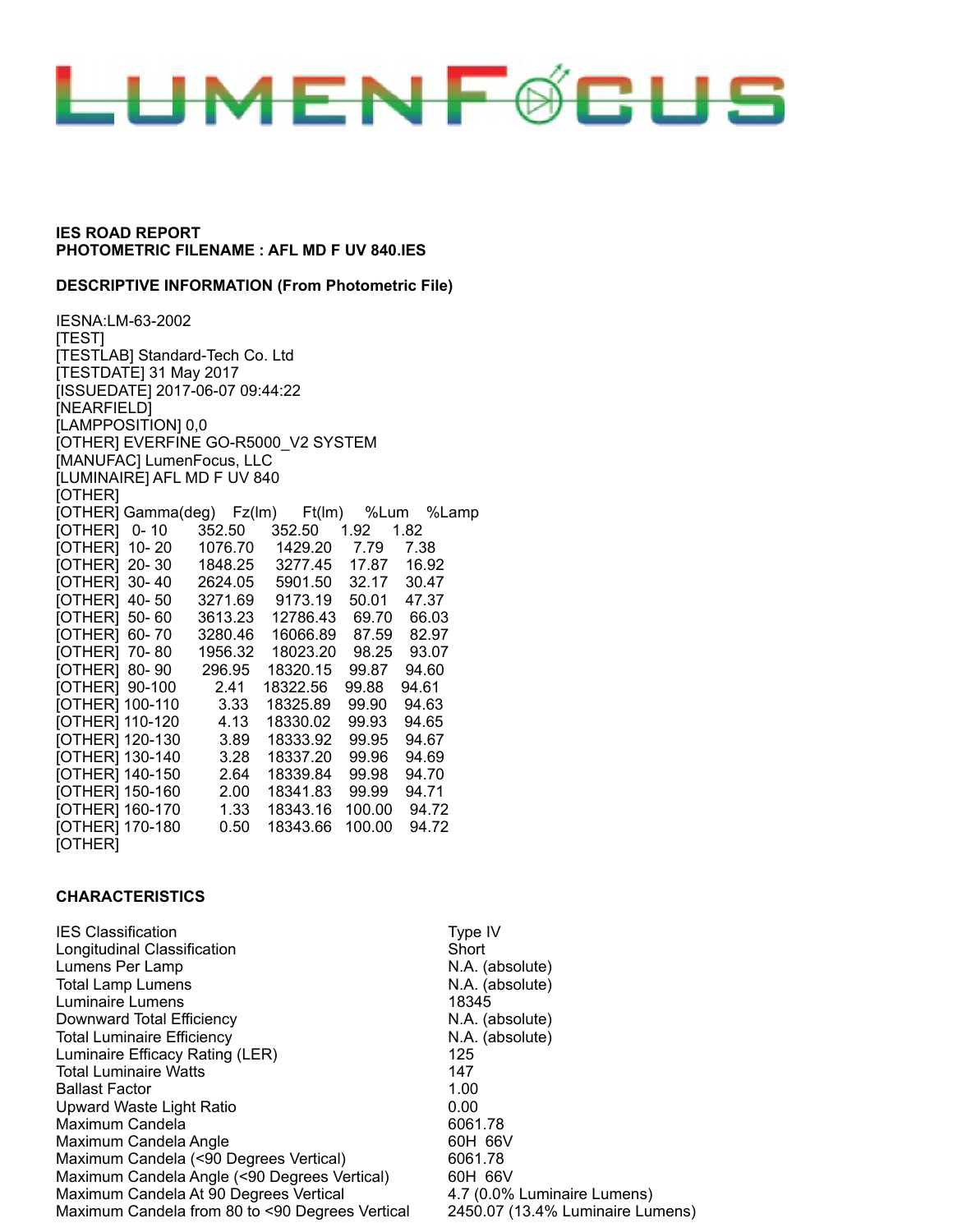#### Cutoff Classification (deprecated) N.A. (absolute) **LUMINAIRE CLASSIFICATION SYSTEM (LCS)**

| FL - Front-Low (0-30)<br>FM - Front-Medium (30-60)<br>FH - Front-High (60-80)<br>FVH - Front-Very High (80-90)<br>BL - Back-Low (0-30)<br>BM - Back-Medium (30-60)<br>BH - Back-High (60-80)<br>BVH - Back-Very High (80-90)<br>UL - Uplight-Low (90-100)<br>UH - Uplight-High (100-180) | Lumens<br>1860.8<br>5829.3<br>3582.6<br>223.1<br>1416.7<br>3680.5<br>1654.8<br>73.9<br>2.4<br>21.1 | % Lamp<br>N.A.<br>N.A.<br>N.A.<br>N.A.<br>N.A.<br>N.A.<br>N.A.<br>N.A.<br>N.A.<br>N.A. | % Luminaire<br>10.1<br>31.8<br>19.5<br>1.2<br>7.7<br>20.1<br>9.0<br>0.4<br>0.0<br>0.1 |
|------------------------------------------------------------------------------------------------------------------------------------------------------------------------------------------------------------------------------------------------------------------------------------------|----------------------------------------------------------------------------------------------------|----------------------------------------------------------------------------------------|---------------------------------------------------------------------------------------|
| Total                                                                                                                                                                                                                                                                                    | 18345.2                                                                                            | N.A.                                                                                   | 100.0                                                                                 |
| <b>BUG Rating</b>                                                                                                                                                                                                                                                                        | <b>B3-U2-G3</b>                                                                                    |                                                                                        |                                                                                       |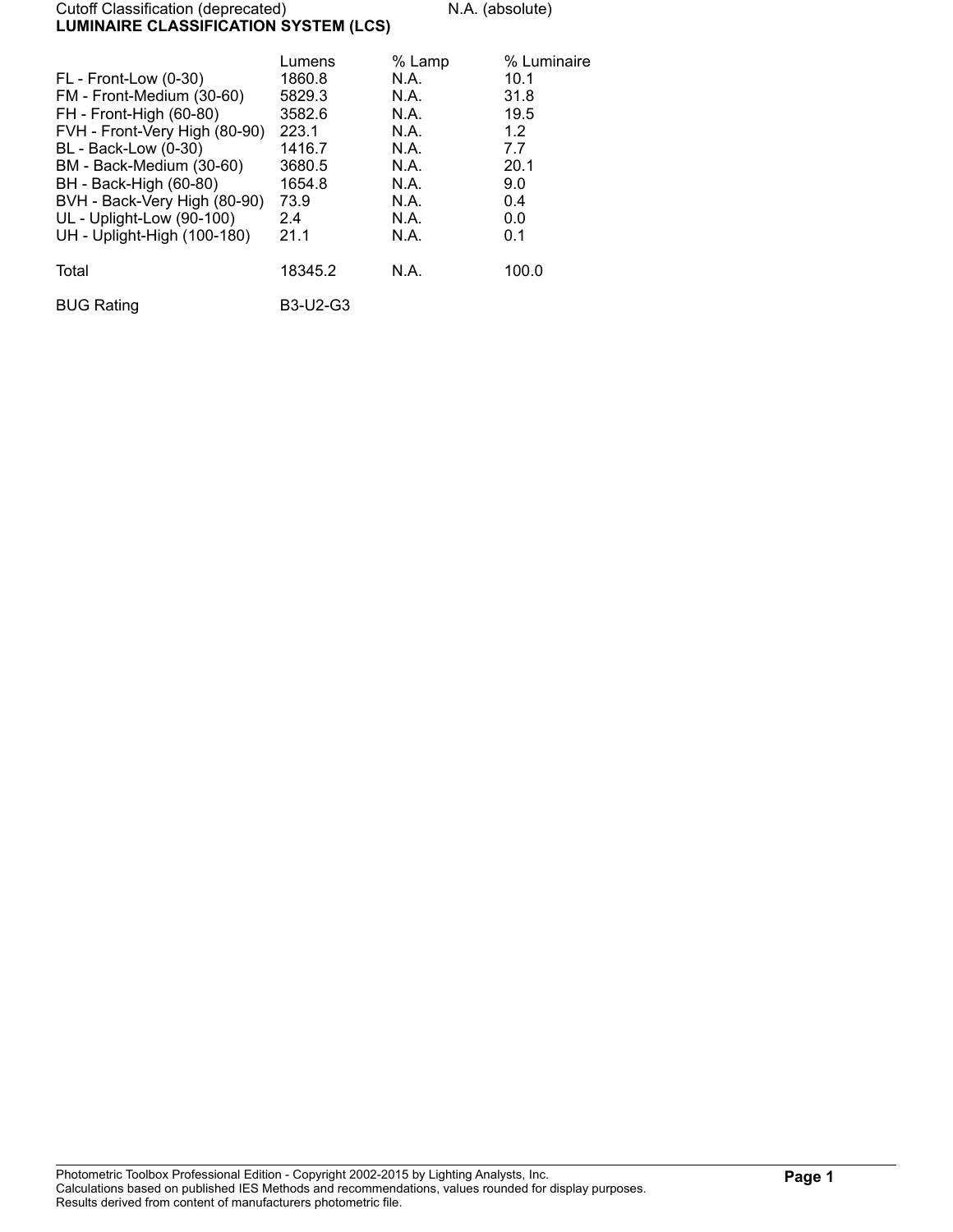## **CANDELA TABULATION**

### **Vert. Horizontal Angles**

| <b>Angles</b> |         |         |         |         |         |         |         |         |         |         |
|---------------|---------|---------|---------|---------|---------|---------|---------|---------|---------|---------|
|               | 0       | 15      | 30      | 45      | 60      | 75      | 90      | 105     | 120     | 135     |
| 0             | 3667.17 | 3667.17 | 3667.17 | 3667.17 | 3667.17 | 3667.17 | 3667.17 | 3667.17 | 3667.17 | 3667.17 |
| 1             | 3715.17 | 3713.06 | 3708.94 | 3704.11 | 3693.95 | 3682.32 | 3670.83 | 3659.36 | 3647.28 | 3637.96 |
| 2             | 3762.67 | 3760.03 | 3751.55 | 3740.39 | 3720.96 | 3699.33 | 3675.50 | 3652.71 | 3629.28 | 3609.63 |
| 3             | 3810.61 | 3807.28 | 3794.30 | 3777.94 | 3748.82 | 3717.06 | 3681.08 | 3648.37 | 3612.71 | 3583.57 |
| 4             | 3858.26 | 3854.47 | 3838.09 | 3815.56 | 3777.48 | 3736.20 | 3687.26 | 3644.74 | 3597.72 | 3559.31 |
| 5             | 3906.54 | 3901.52 | 3881.29 | 3852.35 | 3807.12 | 3756.92 | 3695.98 | 3643.29 | 3584.13 | 3535.74 |
| 6             | 3952.61 | 3948.71 | 3923.99 | 3891.29 | 3838.10 | 3778.93 | 3706.75 | 3642.46 | 3572.36 | 3514.19 |
| 7             | 3998.04 | 3994.50 | 3968.72 | 3929.82 | 3869.67 | 3802.90 | 3718.39 | 3643.94 | 3561.72 | 3494.17 |
| 8             | 4044.68 | 4041.16 | 4013.29 | 3969.34 | 3902.75 | 3828.40 | 3732.30 | 3646.48 | 3552.71 | 3474.85 |
| 9             | 4090.77 | 4089.37 | 4057.37 | 4008.75 | 3936.74 | 3853.65 | 3747.89 | 3650.63 | 3545.63 | 3457.38 |
| 10            | 4138.78 | 4137.31 | 4101.93 | 4048.31 | 3971.40 | 3879.75 | 3764.07 | 3655.76 | 3540.46 | 3441.12 |
| 11            | 4187.22 | 4188.30 | 4148.25 | 4089.73 | 4007.97 | 3907.22 | 3781.97 | 3664.38 | 3537.63 | 3426.81 |
| 12            | 4236.12 | 4239.71 | 4196.60 | 4131.94 | 4043.40 | 3937.04 | 3802.78 | 3675.87 | 3536.53 | 3413.12 |
| 13            | 4286.39 | 4292.13 | 4244.84 | 4174.50 | 4080.81 | 3969.95 | 3825.98 | 3690.57 | 3537.40 | 3400.96 |
| 14            | 4336.77 | 4342.61 | 4294.75 | 4219.84 | 4120.18 | 4004.09 | 3850.76 | 3704.80 | 3538.53 | 3389.46 |
| 15            | 4389.13 | 4395.27 | 4345.86 | 4268.28 | 4161.77 | 4040.85 | 3876.27 | 3720.40 | 3540.88 | 3380.77 |
| 16            | 4442.36 | 4446.58 | 4397.98 | 4315.46 | 4205.24 | 4077.49 | 3901.72 | 3737.50 | 3543.51 | 3371.52 |
| 17            | 4496.92 | 4498.43 | 4451.27 | 4364.16 | 4250.59 | 4118.00 | 3929.15 | 3757.69 | 3546.57 | 3361.82 |
| 18            | 4550.33 | 4549.46 | 4505.79 | 4413.84 | 4299.40 | 4160.99 | 3959.86 | 3778.17 | 3549.84 | 3353.05 |
| 19            | 4603.60 | 4600.03 | 4559.54 | 4464.16 | 4349.51 | 4205.97 | 3994.34 | 3799.78 | 3554.93 | 3344.68 |
| 20            | 4658.16 | 4652.85 | 4610.05 | 4515.50 | 4402.34 | 4251.41 | 4029.22 | 3823.45 | 3562.67 | 3336.68 |
| 21            | 4711.60 | 4703.88 | 4659.87 | 4565.84 | 4455.64 | 4298.78 | 4064.90 | 3848.74 | 3569.06 | 3328.56 |
| 22            | 4765.54 | 4755.01 | 4706.87 | 4616.03 | 4509.51 | 4348.45 | 4101.57 | 3873.85 | 3576.77 | 3321.17 |
| 23            | 4818.56 | 4803.72 | 4753.38 | 4664.09 | 4563.06 | 4398.34 | 4142.01 | 3899.30 | 3583.76 | 3313.93 |
| 24            | 4870.40 | 4850.25 | 4799.61 | 4712.06 | 4614.95 | 4451.93 | 4184.93 | 3923.75 | 3591.82 | 3306.53 |
| 25            | 4921.52 | 4897.40 | 4845.21 | 4759.15 | 4664.30 | 4508.64 | 4226.63 | 3949.27 | 3598.75 | 3301.07 |
| 26            | 4969.61 | 4941.68 | 4888.12 | 4805.30 | 4716.22 | 4567.75 | 4270.40 | 3975.24 | 3605.31 | 3295.96 |
| 27            | 5017.23 | 4986.28 | 4929.28 | 4852.58 | 4769.51 | 4624.05 | 4318.67 | 4002.98 | 3613.74 | 3290.52 |
| 28            | 5059.27 | 5027.60 | 4969.84 | 4900.30 | 4820.25 | 4679.37 | 4368.56 | 4029.63 | 3621.83 | 3286.27 |
| 29            | 5097.41 | 5065.75 | 5008.71 | 4946.50 | 4869.96 | 4734.46 | 4421.70 | 4058.93 | 3631.71 | 3283.47 |
| 30            | 5130.38 | 5100.71 | 5046.53 | 4991.00 | 4921.06 | 4789.76 | 4478.96 | 4088.80 | 3644.50 | 3279.41 |
| 31            | 5160.02 | 5134.36 | 5083.47 | 5034.98 | 4972.36 | 4843.91 | 4534.90 | 4118.87 | 3657.68 | 3276.32 |
| 32            | 5185.46 | 5165.27 | 5118.56 | 5077.63 | 5023.78 | 4897.70 | 4598.73 | 4150.21 | 3671.18 | 3274.31 |
| 33            | 5207.68 | 5192.10 | 5150.00 | 5119.13 | 5076.47 | 4952.02 | 4663.62 | 4181.89 | 3686.47 | 3270.86 |
| 34            | 5226.26 | 5215.67 | 5179.18 | 5155.02 | 5126.24 | 5005.56 | 4732.48 | 4212.61 | 3698.47 | 3268.04 |
| 35            | 5238.69 | 5234.06 | 5205.92 | 5190.51 | 5174.77 | 5060.65 | 4798.76 | 4244.25 | 3710.83 | 3266.56 |
| 36            | 5243.84 | 5249.02 | 5233.04 | 5225.79 | 5220.86 | 5114.98 | 4862.62 | 4279.26 | 3720.96 | 3264.05 |
| 37            | 5245.27 | 5259.13 | 5257.67 | 5260.70 | 5268.46 | 5169.22 | 4926.81 | 4314.81 | 3730.72 | 3257.15 |
| 38            | 5241.38 | 5261.36 | 5278.33 | 5291.45 | 5315.84 | 5223.87 | 4984.72 | 4349.95 | 3738.11 | 3246.86 |
| 39            | 5233.30 | 5255.67 | 5293.40 | 5319.98 | 5357.54 | 5272.43 | 5038.26 | 4383.38 | 3746.29 | 3235.32 |
| 40            | 5216.70 | 5246.09 | 5301.79 | 5347.43 | 5401.60 | 5322.91 | 5085.94 | 4414.63 | 3753.10 | 3224.32 |
| 41            | 5192.99 | 5232.24 | 5302.78 | 5372.05 | 5446.57 | 5371.40 | 5132.24 | 4444.69 | 3759.07 | 3210.78 |
| 42            | 5159.77 | 5210.47 | 5299.34 | 5396.15 | 5483.56 | 5417.78 | 5176.89 | 4474.19 | 3760.66 | 3193.30 |
| 43            | 5121.49 | 5180.22 | 5291.44 | 5415.46 | 5526.06 | 5461.74 | 5219.56 | 4501.00 | 3755.98 | 3176.03 |
| 44            | 5079.50 | 5142.03 | 5278.41 | 5431.44 | 5562.02 | 5498.87 | 5249.49 | 4525.94 | 3748.28 | 3156.79 |
| 45            | 5034.63 | 5099.65 | 5260.71 | 5440.49 | 5595.30 | 5530.21 | 5281.89 | 4545.22 | 3738.12 | 3134.21 |
| 46            | 4983.03 | 5052.46 | 5240.49 | 5443.79 | 5628.50 | 5558.24 | 5305.24 | 4563.48 | 3725.15 | 3104.90 |
| 47            | 4921.83 | 5001.56 | 5214.66 | 5444.95 | 5663.73 | 5583.92 | 5329.90 | 4576.89 | 3715.10 | 3078.20 |
| 48            | 4854.10 | 4946.48 | 5181.89 | 5446.68 | 5697.18 | 5610.44 | 5353.78 | 4589.27 | 3699.89 | 3050.80 |
| 49            | 4781.81 | 4886.01 | 5138.57 | 5444.41 | 5726.27 | 5637.46 | 5374.55 | 4601.33 | 3681.43 | 3019.97 |
| 50            | 4708.77 | 4818.01 | 5088.67 | 5442.18 | 5749.07 | 5663.37 | 5391.87 | 4610.06 | 3659.41 | 2989.77 |
| 51            | 4631.24 | 4744.08 | 5037.73 | 5431.41 | 5768.37 | 5682.14 | 5410.40 | 4618.31 | 3640.71 | 2958.36 |
| 52            | 4546.42 | 4665.89 | 4982.31 | 5415.38 | 5792.35 | 5704.41 | 5429.70 | 4627.50 | 3620.17 | 2924.32 |
|               |         |         |         |         |         |         |         |         |         |         |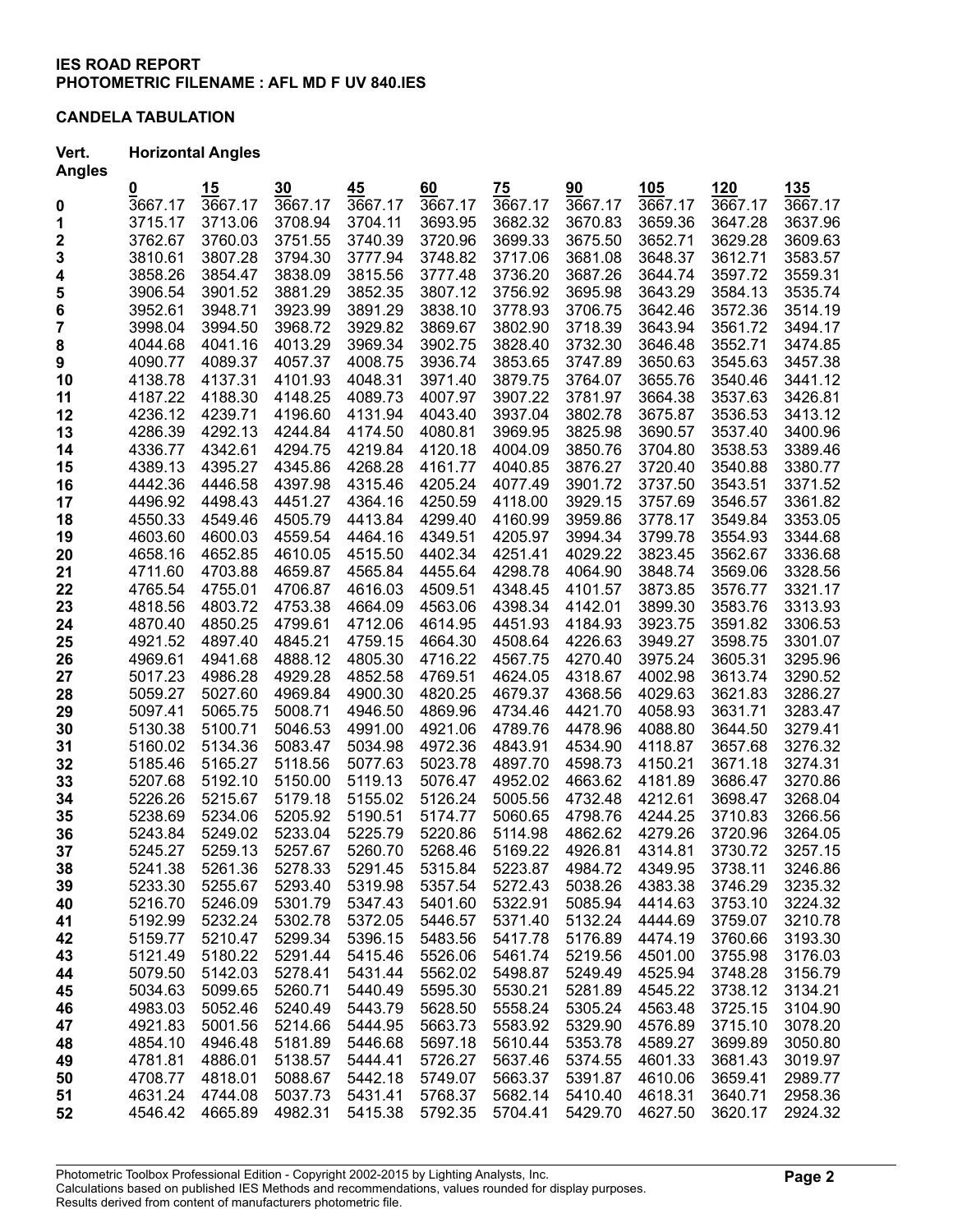| 53  | 4451.90 | 4577.16 | 4916.47 | 5397.64 | 5816.87 | 5728.29 | 5445.81 | 4634.02 | 3594.21 | 2884.95 |
|-----|---------|---------|---------|---------|---------|---------|---------|---------|---------|---------|
| 54  | 4353.28 | 4482.87 | 4848.90 | 5376.12 | 5843.93 | 5747.93 | 5456.82 | 4635.36 | 3562.07 | 2843.29 |
| 55  | 4248.59 | 4385.56 | 4780.16 | 5357.28 | 5869.87 | 5767.86 | 5459.34 | 4633.10 | 3524.27 | 2799.34 |
| 56  | 4133.95 | 4282.19 | 4701.65 | 5336.75 | 5894.86 | 5773.85 | 5446.12 | 4625.54 | 3483.86 | 2751.84 |
| 57  | 4012.92 | 4171.51 | 4616.37 | 5316.15 | 5917.48 | 5781.11 | 5426.97 | 4607.78 | 3439.64 | 2698.87 |
| 58  | 3888.99 | 4057.06 | 4527.51 | 5294.05 | 5942.79 | 5783.46 | 5401.62 | 4580.17 | 3391.13 | 2639.13 |
| 59  | 3758.13 | 3930.67 | 4432.59 | 5262.63 | 5963.48 | 5774.34 | 5357.10 | 4541.23 | 3329.84 | 2572.48 |
| 60  | 3620.66 | 3799.18 | 4329.29 | 5224.77 | 5980.83 | 5753.94 | 5291.61 | 4488.24 | 3261.71 | 2498.38 |
| 61  | 3483.44 | 3665.00 | 4224.75 | 5183.89 | 5997.83 | 5721.41 | 5214.72 | 4417.81 | 3186.52 | 2418.96 |
| 62  | 3344.98 | 3527.30 | 4110.23 | 5140.14 | 6011.65 | 5673.61 | 5113.74 | 4324.58 | 3096.55 | 2330.78 |
| 63  | 3205.25 | 3383.58 | 3994.70 | 5096.63 | 6032.15 | 5603.96 | 4982.70 | 4209.67 | 2999.32 | 2232.87 |
| 64  | 3066.26 | 3241.02 | 3876.17 | 5049.08 | 6048.87 | 5503.03 | 4814.93 | 4074.43 | 2889.03 | 2124.16 |
| 65  | 2936.29 | 3102.39 | 3752.59 | 4993.44 | 6059.56 | 5373.39 | 4609.69 | 3901.29 | 2761.54 | 2013.73 |
| 66  | 2830.43 | 2988.22 | 3629.98 | 4934.11 | 6061.78 | 5207.05 | 4357.51 | 3691.31 | 2628.00 | 1896.20 |
| 67  | 2760.68 | 2903.96 | 3528.08 | 4879.60 | 6043.48 | 5013.16 | 4069.79 | 3447.02 | 2479.23 | 1777.85 |
| 68  | 2737.51 | 2861.50 | 3444.78 | 4831.88 | 5995.82 | 4803.79 | 3755.63 | 3170.44 | 2323.15 | 1653.08 |
| 69  | 2766.53 | 2876.98 | 3405.78 | 4790.11 | 5918.60 | 4608.83 | 3451.18 | 2888.98 | 2151.63 | 1528.31 |
| 70  | 2777.40 | 2929.75 | 3433.10 | 4753.33 | 5778.92 | 4451.94 | 3170.37 | 2601.19 | 1973.17 | 1403.50 |
| 71  | 2619.08 | 2916.17 | 3536.53 | 4722.64 | 5562.56 | 4371.55 | 2972.07 | 2329.87 | 1793.57 | 1277.58 |
| 72  | 2063.99 | 2677.52 | 3684.20 | 4691.07 | 5261.59 | 4396.17 | 2878.51 | 2098.70 | 1622.17 | 1148.88 |
| 73  | 1248.19 | 2074.12 | 3755.13 | 4643.52 | 4817.24 | 4501.35 | 2930.86 | 1910.55 | 1450.77 | 1016.21 |
| 74  | 923.52  | 1294.24 | 3609.72 | 4578.84 | 4191.88 | 4541.03 | 3147.87 | 1781.23 | 1280.05 | 879.03  |
| 75  | 600.90  | 700.26  | 3043.62 | 4517.80 | 3356.41 | 4259.91 | 3396.32 | 1736.54 | 1134.55 | 745.77  |
| 76  | 278.28  | 499.93  | 2152.86 | 4356.08 | 2637.66 | 3602.87 | 3421.01 | 1740.46 | 1005.40 | 629.16  |
| 77  | 220.55  | 299.95  | 1299.64 | 3880.39 | 2562.62 | 2877.57 | 3126.92 | 1571.99 | 886.94  | 529.55  |
| 78  | 188.24  | 238.53  | 738.61  | 3212.99 | 2944.19 | 2400.56 | 2671.99 | 1403.53 | 762.60  | 449.90  |
| 79  | 161.45  | 199.45  | 525.11  | 2382.32 | 2932.60 | 2148.00 | 2169.31 | 1235.05 | 622.54  | 376.37  |
| 80  | 137.00  | 168.06  | 312.62  | 1585.42 | 2450.07 | 1944.35 | 1744.64 | 856.48  | 466.25  | 298.68  |
| 81  | 114.41  | 140.07  | 229.71  | 1071.11 | 1911.44 | 1710.02 | 1319.97 | 544.20  | 321.29  | 233.66  |
| 82  | 92.52   | 114.23  | 170.05  | 783.89  | 1568.32 | 1452.05 | 897.26  | 358.64  | 199.73  | 184.31  |
| 83  | 71.90   | 89.45   | 129.07  | 592.89  | 1340.79 | 1186.66 | 570.28  | 270.52  | 157.92  | 146.40  |
| 84  | 52.70   | 66.68   | 94.94   | 402.58  | 1150.03 | 918.77  | 334.75  | 226.96  | 126.24  | 117.85  |
| 85  | 34.48   | 44.45   | 65.89   | 280.36  | 936.98  | 688.16  | 201.42  | 189.77  | 89.66   | 88.37   |
| 86  | 18.01   | 23.86   | 40.33   | 180.24  | 688.68  | 458.77  | 124.11  | 139.50  | 52.35   | 54.20   |
| 87  | 5.61    | 7.85    | 18.01   | 93.70   | 439.54  | 229.38  | 77.54   | 84.87   | 28.49   | 23.80   |
| 88  | 1.54    | 2.03    | 4.40    | 25.02   | 190.41  | 82.13   | 33.66   | 28.15   | 12.72   | 8.07    |
| 89  | 0.80    | 1.13    | 2.40    | 4.69    | 13.65   | 5.71    | 4.35    | 3.76    | 3.60    | 2.94    |
| 90  | 0.60    | 0.86    | 1.93    | 3.59    | 4.70    | 4.14    | 3.73    | 3.28    | 2.94    | 2.23    |
| 91  | 0.45    | 0.65    | 1.59    | 3.04    | 3.80    | 3.55    | 3.69    | 3.31    | 2.94    | 2.47    |
| 92  | 0.32    | 0.47    | 1.28    | 2.53    | 3.26    | 3.07    | 3.66    | 3.39    | 3.07    | 2.72    |
| 93  | 0.21    | 0.37    | 1.00    | 2.11    | 2.79    | 2.70    | 3.62    | 3.57    | 3.25    | 2.98    |
| 94  | 0.16    | 0.26    | 0.81    | 1.77    | 2.42    | 2.42    | 3.59    | 3.70    | 3.49    | 3.26    |
| 95  | 0.10    | 0.18    | 0.68    | 1.46    | 2.11    | 2.21    | 3.55    | 3.91    | 3.75    | 3.50    |
| 96  | 0.08    | 0.11    | 0.55    | 1.27    | 1.85    | 2.06    | 3.55    | 4.07    | 4.06    | 3.78    |
| 97  | 0.05    | 0.10    | 0.47    | 1.07    | 1.65    | 1.93    | 3.68    | 4.25    | 4.43    | 3.99    |
| 98  | 0.05    | 0.08    | 0.39    | 0.96    | 1.51    | 1.85    | 3.86    | 4.46    | 4.79    | 4.19    |
| 99  | 0.05    | 0.08    | 0.34    | 0.86    | 1.41    | 1.72    | 4.02    | 4.74    | 5.11    | 4.27    |
| 100 | 0.05    | 0.08    | 0.31    | 0.76    | 1.35    | 1.74    | 4.18    | 5.11    | 5.45    | 4.30    |
| 101 | 0.05    | 0.08    | 0.32    | 0.70    | 1.28    | 1.77    | 4.41    | 5.58    | 5.78    | 4.35    |
| 102 | 0.05    | 0.08    | 0.32    | 0.68    | 1.27    | 1.79    | 4.65    | 5.99    | 6.07    | 4.43    |
| 103 | 0.05    | 0.08    | 0.33    | 0.68    | 1.20    | 1.82    | 4.91    | 6.28    | 6.32    | 4.61    |
| 104 | 0.08    | 0.10    | 0.33    | 0.68    | 1.15    | 1.84    | 5.25    | 6.44    | 6.45    | 4.92    |
| 105 | 0.05    | 0.15    | 0.35    | 0.68    | 1.12    | 1.87    | 5.66    | 6.65    | 6.76    | 5.08    |
| 106 | 0.18    | 0.23    | 0.37    | 0.68    | 1.12    | 1.89    | 6.14    | 6.91    | 7.05    | 5.23    |
| 107 | 0.23    | 0.29    | 0.40    | 0.68    | 1.17    | 1.92    | 6.64    | 7.14    | 7.28    | 5.30    |
| 108 | 0.31    | 0.29    | 0.42    | 0.73    | 1.32    | 1.97    | 6.94    | 7.38    | 7.28    | 5.28    |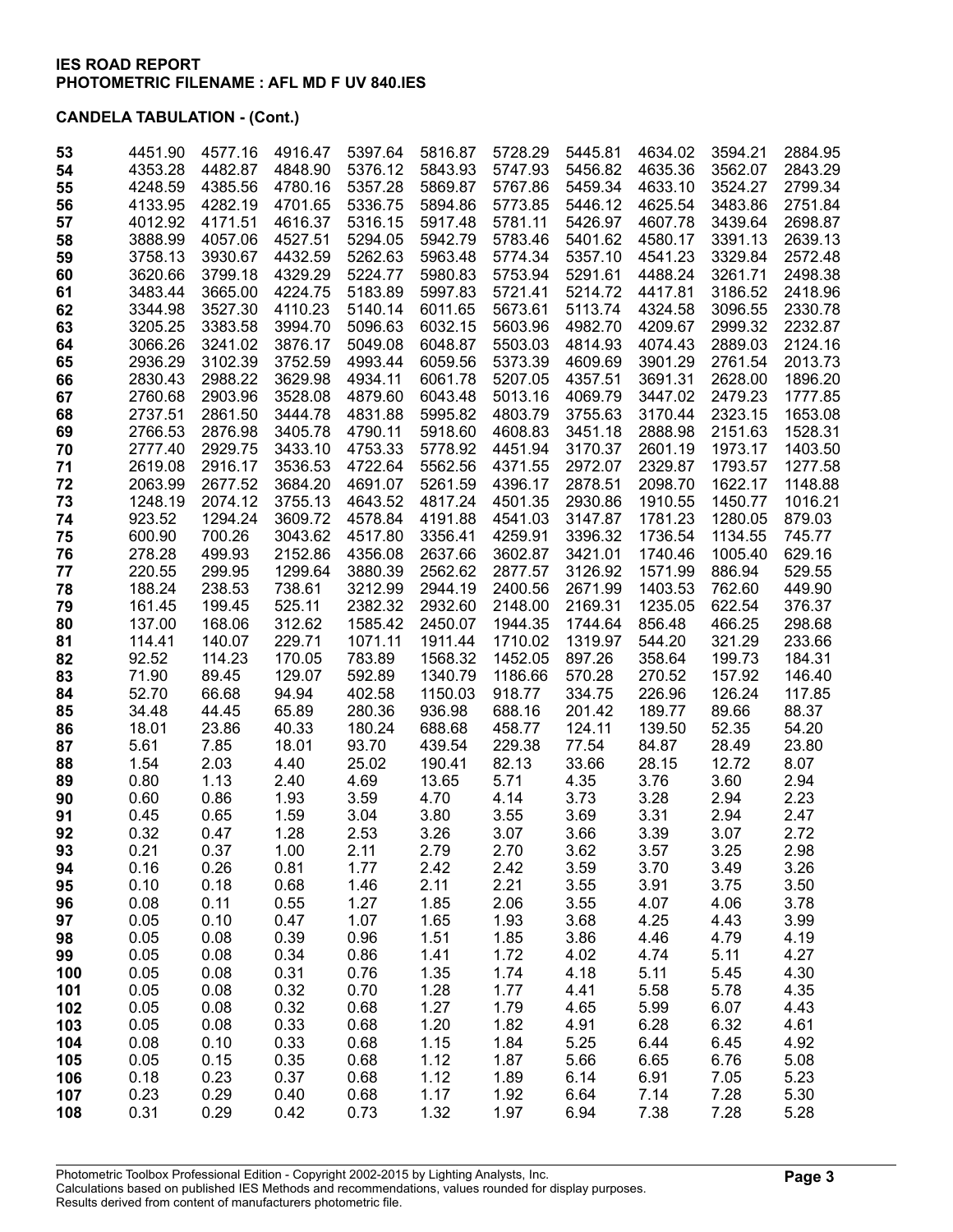| 109        | 0.29         | 0.31         | 0.44         | 0.83         | 1.48         | 2.10         | 7.02         | 7.71         | 7.28         | 5.31         |
|------------|--------------|--------------|--------------|--------------|--------------|--------------|--------------|--------------|--------------|--------------|
| 110        | 0.39         | 0.39         | 0.57         | 0.96         | 1.61         | 2.36         | 6.99         | 8.00         | 7.28         | 5.34         |
| 111        | 0.44         | 0.44         | 0.70         | 1.07         | 1.74         | 2.39         | 7.10         | 8.10         | 7.27         | 5.37         |
| 112        | 0.60         | 0.60         | 0.70         | 1.12         | 1.90         | 2.75         | 7.23         | 8.10         | 7.27         | 5.40         |
| 113        | 0.70         | 0.68         | 0.78         | 1.19         | 1.95         | 2.88         | 7.36         | 8.12         | 7.27         | 5.39         |
| 114        | 0.73         | 0.75         | 1.01         | 1.27         | 2.00         | 2.93         | 7.46         | 8.07         | 7.26         | 5.37         |
| 115        | 0.78         | 0.91         | 1.04         | 1.35         | 2.11         | 3.17         | 7.52         | 8.05         | 7.26         | 5.36         |
| 116        | 0.93         | 1.06<br>1.17 | 1.12         | 1.43<br>1.46 | 2.31<br>2.32 | 3.20<br>3.25 | 7.54         | 8.00         | 7.26         | 5.34         |
| 117        | 1.01         |              | 1.14<br>1.17 | 1.50         | 2.32         | 3.48         | 7.59         | 8.00<br>7.91 | 7.25<br>7.07 | 5.33         |
| 118        | 1.14<br>1.12 | 1.15<br>1.17 | 1.20         | 1.54         | 2.33         | 3.56         | 7.59<br>7.62 | 7.79         | 7.00         | 5.22<br>5.02 |
| 119<br>120 | 1.19         | 1.17         | 1.21         | 1.57         | 2.34         | 3.56         | 7.52         | 7.63         | 6.91         | 4.89         |
| 121        | 1.22         | 1.19         | 1.23         | 1.61         | 2.35         | 3.61         | 7.35         | 7.36         | 6.71         | 4.84         |
| 122        | 1.27         | 1.21         | 1.25         | 1.71         | 2.35         | 3.59         | 7.30         | 7.16         | 6.58         | 4.79         |
| 123        | 1.30         | 1.22         | 1.27         | 1.82         | 2.36         | 3.59         | 7.25         | 7.13         | 6.48         | 4.79         |
| 124        | 1.38         | 1.24         | 1.29         | 1.90         | 2.37         | 3.56         | 7.20         | 7.10         | 6.32         | 4.80         |
| 125        | 1.48         | 1.26         | 1.31         | 1.92         | 2.55         | 3.56         | 7.15         | 7.07         | 6.30         | 4.80         |
| 126        | 1.56         | 1.28         | 1.33         | 1.95         | 2.68         | 3.61         | 7.10         | 7.04         | 6.32         | 4.80         |
| 127        | 1.56         | 1.35         | 1.43         | 1.95         | 2.76         | 3.61         | 7.05         | 7.00         | 6.27         | 4.81         |
| 128        | 1.64         | 1.48         | 1.53         | 1.94         | 2.86         | 3.71         | 7.02         | 6.96         | 6.27         | 4.81         |
| 129        | 1.72         | 1.51         | 1.56         | 1.94         | 2.88         | 3.92         | 7.02         | 6.93         | 6.24         | 4.89         |
| 130        | 1.87         | 1.61         | 1.66         | 1.94         | 2.90         | 3.97         | 6.96         | 6.89         | 6.22         | 4.86         |
| 131        | 1.92         | 1.77         | 1.87         | 1.94         | 2.92         | 4.03         | 6.75         | 6.85         | 6.14         | 4.86         |
| 132        | 1.92         | 1.90         | 1.90         | 1.93         | 2.94         | 4.08         | 6.55         | 6.67         | 6.01         | 4.78         |
| 133        | 1.98         | 1.93         | 1.93         | 1.93         | 2.96         | 4.07         | 6.47         | 6.53         | 5.75         | 4.63         |
| 134        | 2.03         | 2.03         | 1.98         | 1.93         | 2.98         | 4.06         | 6.18         | 6.40         | 5.69         | 4.66         |
| 135        | 2.11         | 2.08         | 1.95         | 1.93         | 3.00         | 4.05         | 6.08         | 6.14         | 5.64         | 4.63         |
| 136        | 2.21         | 2.13         | 1.98         | 1.94         | 3.02         | 4.04         | 5.74         | 5.99         | 5.59         | 4.66         |
| 137        | 2.26         | 2.16         | 2.03         | 1.95         | 3.04         | 4.03         | 5.68         | 5.81         | 5.54         | 4.66         |
| 138<br>139 | 2.28<br>2.29 | 2.19<br>2.20 | 2.03<br>2.06 | 1.95<br>1.96 | 3.06<br>3.08 | 3.98<br>3.95 | 5.48<br>5.40 | 5.73<br>5.68 | 5.49<br>5.49 | 4.74<br>4.84 |
| 140        | 2.30         | 2.22         | 2.03         | 1.97         | 3.10         | 3.90         | 5.32         | 5.49         | 5.59         | 4.92         |
| 141        | 2.31         | 2.24         | 2.03         | 2.03         | 3.12         | 3.85         | 5.29         | 5.39         | 5.70         | 5.07         |
| 142        | 2.33         | 2.26         | 2.06         | 2.26         | 3.14         | 3.85         | 5.06         | 5.38         | 5.77         | 5.21         |
| 143        | 2.34         | 2.28         | 2.08         | 2.34         | 3.16         | 3.83         | 4.82         | 5.36         | 5.83         | 5.41         |
| 144        | 2.35         | 2.30         | 2.18         | 2.42         | 3.18         | 3.82         | 4.48         | 5.35         | 5.85         | 5.62         |
| 145        | 2.37         | 2.31         | 2.31         | 2.55         | 3.21         | 3.81         | 4.12         | 5.33         | 5.88         | 5.83         |
| 146        | 2.39         | 2.34         | 2.37         | 2.73         | 3.20         | 3.80         | 3.84         | 5.32         | 5.96         | 5.84         |
| 147        | 2.42         | 2.44         | 2.37         | 2.75         | 3.20         | 3.79         | 3.84         | 5.30         | 5.98         | 5.85         |
| 148        | 2.44         | 2.52         | 2.39         | 2.81         | 3.20         | 3.78         | 3.86         | 5.29         | 5.98         | 5.86         |
| 149        | 2.57         | 2.65         | 2.44         | 2.86         | 3.21         | 3.77         | 3.86         | 5.29         | 5.97         | 5.87         |
| 150        | 2.73         | 2.73         | 2.52         | 2.86         | 3.21         | 3.67         | 4.02         | 5.26         | 5.97         | 5.89         |
| 151        | 2.75         | 2.78         | 2.55         | 2.86         | 3.22         | 3.61         | 4.23         | 5.05         | 5.97         | 5.90         |
| 152        | 2.77         | 2.76         | 2.75         | 2.86         | 3.22         | 3.59         | 4.47         | 4.92         | 5.96         | 5.91         |
| 153        | 2.79         | 2.78         | 2.78         | 2.86         | 3.23         | 3.56         | 4.72         | 4.89         | 5.96         | 5.92         |
| 154<br>155 | 2.80<br>2.82 | 2.81<br>2.78 | 2.76<br>2.78 | 2.87<br>2.88 | 3.24<br>3.24 | 3.53<br>3.51 | 4.93<br>5.07 | 4.61<br>4.48 | 5.90<br>5.83 | 5.93<br>5.94 |
| 156        | 2.84         | 2.78         | 2.78         | 2.88         | 3.25         | 3.48         | 5.17         | 4.48         | 5.77         | 5.96         |
| 157        | 2.86         | 2.84         | 2.84         | 2.89         | 3.25         | 3.43         | 5.25         | 4.45         | 5.75         | 5.97         |
| 158        | 2.96         | 2.94         | 2.91         | 2.90         | 3.26         | 3.38         | 5.30         | 4.48         | 5.70         | 5.98         |
| 159        | 3.17         | 3.07         | 2.99         | 2.91         | 3.27         | 3.25         | 5.32         | 4.48         | 5.70         | 5.99         |
| 160        | 3.17         | 3.20         | 3.17         | 3.01         | 3.28         | 3.30         | 5.35         | 4.62         | 5.67         | 6.00         |
| 161        | 3.20         | 3.20         | 3.20         | 3.17         | 3.29         | 3.35         | 5.38         | 4.87         | 5.62         | 6.00         |
| 162        | 3.25         | 3.25         | 3.23         | 3.20         | 3.30         | 3.40         | 5.38         | 5.21         | 5.62         | 6.03         |
| 163        | 3.33         | 3.40         | 3.33         | 3.17         | 3.30         | 3.45         | 5.39         | 5.44         | 5.62         | 6.00         |
| 164        | 3.46         | 3.56         | 3.56         | 3.30         | 3.48         | 3.50         | 5.40         | 5.55         | 5.62         | 6.01         |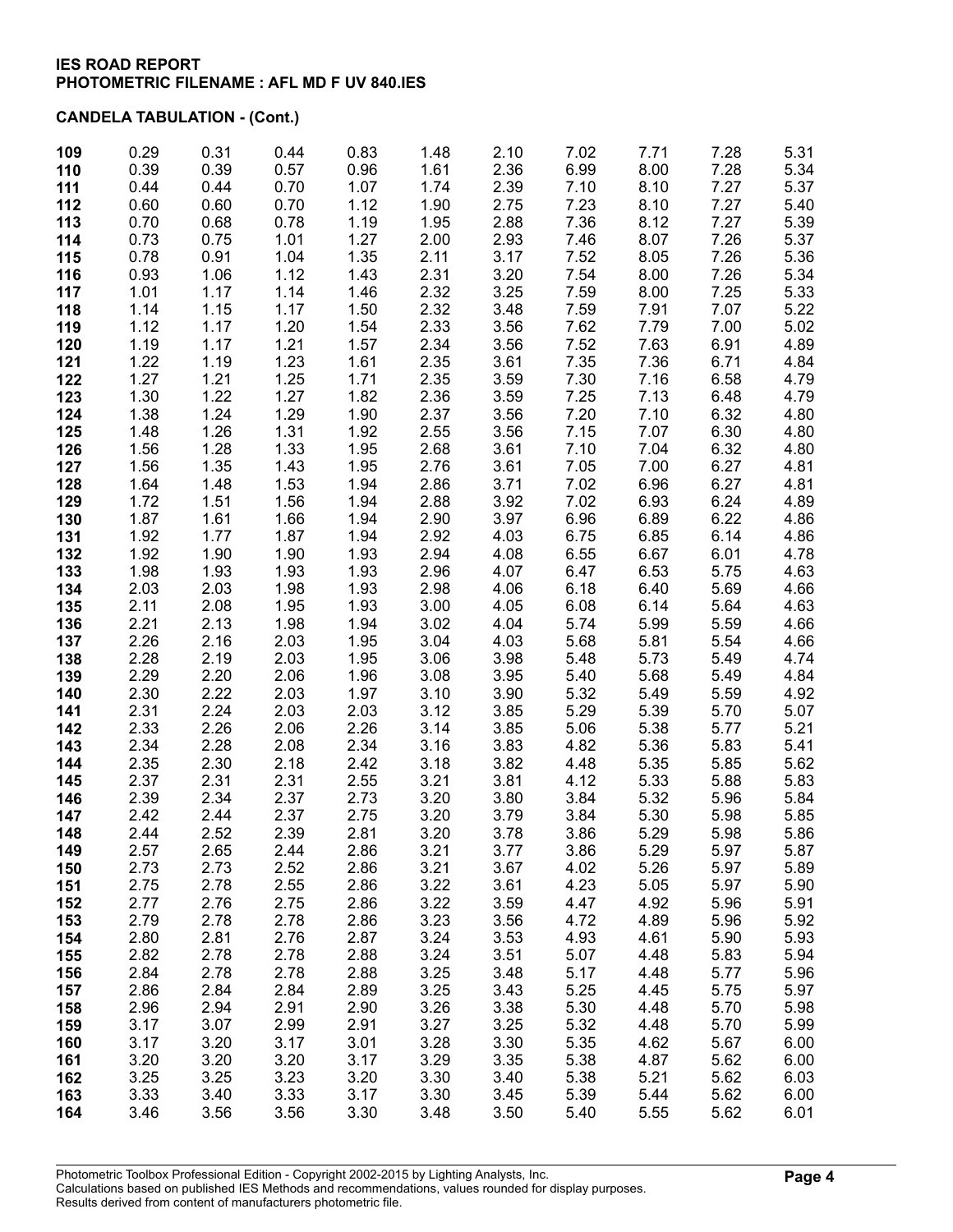| 165                    | 3.59    | 3.62                     | 3.67    | 3.48       | 3.56    | 3.55    | 5.40    | 5.55    | 5.62    | 6.02    |
|------------------------|---------|--------------------------|---------|------------|---------|---------|---------|---------|---------|---------|
| 166                    | 3.67    | 3.82                     | 3.98    | 3.73       | 3.64    | 3.69    | 5.41    | 5.54    | 5.62    | 6.03    |
| 167                    | 3.80    | 3.98                     | 4.16    | 4.00       | 3.69    | 3.77    | 5.42    | 5.54    | 5.62    | 6.04    |
| 168                    | 3.97    | 4.16                     | 4.37    | 4.21       | 3.82    | 3.77    | 5.42    | 5.54    | 5.62    | 6.05    |
| 169                    | 4.16    | 4.40                     | 4.48    | 4.39       | 3.98    | 3.97    | 5.43    | 5.53    | 5.62    | 6.05    |
| 170                    | 4.39    | 4.53                     | 4.63    | 4.49       | 4.14    | 4.10    | 5.43    | 5.53    | 5.64    | 6.06    |
| 171                    | 4.47    | 4.63                     | 4.76    | 4.57       | 4.34    | 4.23    | 5.44    | 5.53    | 5.62    | 6.07    |
| 172                    | 4.50    | 4.66                     | 4.89    | 4.73       | 4.40    | 4.39    | 5.45    | 5.52    | 5.63    | 6.08    |
| 173                    | 4.58    | 4.68                     | 4.94    | 4.83       | 4.40    | 4.44    | 5.45    | 5.52    | 5.64    | 6.09    |
| 174                    | 4.73    | 4.81                     | 5.10    | 5.06       | 4.47    | 4.47    | 5.43    | 5.47    | 5.66    | 6.10    |
| 175                    | 4.86    | 4.81                     | 5.23    | 5.24       | 4.50    | 4.47    | 5.43    | 5.47    | 5.67    | 6.11    |
| 176                    | 4.86    | 4.87                     | 5.26    | 5.25       | 4.58    | 4.49    | 5.37    | 5.36    | 5.68    | 6.08    |
| 177                    | 4.89    | 4.92                     | 5.31    | 5.30       | 4.76    | 4.60    | 5.11    | 5.10    | 5.70    | 6.05    |
| 178                    | 4.89    | 4.97                     | 5.33    | 5.38       | 4.86    | 4.68    | 5.06    | 5.08    | 5.72    | 5.87    |
| 179                    | 4.92    | 5.00                     | 5.33    | 5.35       | 4.87    | 4.78    | 5.06    | 5.08    | 5.59    | 5.72    |
| 180                    | 4.94    | 4.94                     | 4.94    | 4.94       | 4.94    | 4.94    | 4.94    | 4.94    | 4.94    | 4.94    |
| Vert.<br><b>Angles</b> |         | <b>Horizontal Angles</b> |         |            |         |         |         |         |         |         |
|                        | 150     | 165                      | 180     | <u>195</u> | 210     | 225     | 240     | 255     | 270     | 285     |
| 0                      | 3667.17 | 3667.17                  | 3667.17 | 3667.17    | 3667.17 | 3667.17 | 3667.17 | 3667.17 | 3667.17 | 3667.17 |
| 1                      | 3629.25 | 3624.55                  | 3622.81 | 3622.15    | 3625.99 | 3631.70 | 3640.96 | 3650.79 | 3664.23 | 3675.28 |
| 2                      | 3593.95 | 3584.14                  | 3577.68 | 3579.66    | 3586.22 | 3596.67 | 3615.95 | 3636.45 | 3662.46 | 3685.71 |
| 3                      | 3560.38 | 3544.07                  | 3536.09 | 3538.46    | 3547.84 | 3564.10 | 3592.84 | 3623.69 | 3661.30 | 3696.63 |
| 4                      | 3527.14 | 3506.57                  | 3494.44 | 3498.50    | 3511.40 | 3531.17 | 3570.60 | 3611.31 | 3661.28 | 3709.34 |
| 5                      | 3495.88 | 3468.85                  | 3454.61 | 3459.40    | 3475.30 | 3501.17 | 3548.66 | 3599.81 | 3661.85 | 3723.16 |
| 6                      | 3465.23 | 3433.04                  | 3416.42 | 3420.71    | 3440.16 | 3471.40 | 3528.18 | 3590.58 | 3663.01 | 3739.19 |
| 7                      | 3436.67 | 3398.54                  | 3378.71 | 3383.16    | 3405.32 | 3442.42 | 3509.42 | 3581.67 | 3665.26 | 3756.18 |
| 8                      | 3408.86 | 3365.03                  | 3342.53 | 3346.47    | 3372.57 | 3415.90 | 3491.38 | 3574.50 | 3668.73 | 3774.75 |
| 9                      | 3382.78 | 3332.44                  | 3307.07 | 3310.78    | 3339.25 | 3389.80 | 3474.06 | 3570.81 | 3673.62 | 3793.49 |
| 10                     | 3358.56 | 3302.15                  | 3274.86 | 3277.05    | 3307.91 | 3365.67 | 3458.52 | 3567.15 | 3679.54 | 3811.93 |
| 11                     | 3335.82 | 3275.03                  | 3243.63 | 3246.15    | 3278.78 | 3342.47 | 3443.93 | 3564.56 | 3686.00 | 3830.12 |
| 12                     | 3314.32 | 3249.49                  | 3213.58 | 3216.01    | 3251.73 | 3321.50 | 3431.23 | 3562.85 | 3695.00 | 3848.97 |
| 13                     | 3294.32 | 3223.87                  | 3184.79 | 3188.45    | 3226.48 | 3301.48 | 3420.49 | 3562.91 | 3706.23 | 3868.84 |
| 14                     | 3276.63 | 3199.75                  | 3157.25 | 3162.91    | 3203.03 | 3282.42 | 3411.75 | 3564.90 | 3718.69 | 3890.32 |
| 15                     | 3259.92 | 3177.62                  | 3129.28 | 3139.99    | 3180.10 | 3264.36 | 3402.70 | 3569.61 | 3731.55 | 3912.68 |
| 16                     | 3244.58 | 3157.06                  | 3104.41 | 3115.82    | 3159.15 | 3246.41 | 3394.34 | 3575.78 | 3745.18 | 3936.43 |
| 17                     | 3229.92 | 3137.29                  | 3082.59 | 3091.97    | 3139.38 | 3230.01 | 3387.40 | 3581.82 | 3763.26 | 3963.57 |
| 18                     | 3216.73 | 3117.40                  | 3060.69 | 3067.89    | 3119.26 | 3213.33 | 3380.59 | 3587.72 | 3783.02 | 3994.64 |
| 19                     | 3203.14 | 3097.09                  | 3037.52 | 3044.25    | 3099.37 | 3198.49 | 3375.07 | 3595.35 | 3804.99 | 4027.94 |
| 20                     | 3187.62 | 3077.87                  | 3012.53 | 3021.20    | 3078.35 | 3183.28 | 3370.45 | 3604.54 | 3829.68 | 4063.94 |
| 21                     | 3173.38 | 3057.89                  | 2986.99 | 2996.25    | 3057.83 | 3168.09 | 3364.36 | 3614.43 | 3857.92 | 4101.05 |
| 22                     | 3158.61 | 3036.57                  | 2961.93 | 2972.03    | 3036.39 | 3154.27 | 3359.27 | 3625.56 | 3888.10 | 4137.38 |
| 23                     | 3143.59 | 3015.94                  | 2937.68 | 2947.86    | 3015.06 | 3140.45 | 3356.16 | 3636.95 | 3917.43 | 4174.98 |
| 24                     | 3127.52 | 2993.11                  | 2912.66 | 2924.13    | 2992.67 | 3127.53 | 3352.44 | 3649.88 | 3950.25 | 4214.51 |
| 25                     | 3112.19 | 2968.76                  | 2888.62 | 2898.76    | 2971.35 | 3113.37 | 3351.00 | 3663.34 | 3983.31 | 4255.80 |
| 26                     | 3097.94 | 2943.02                  | 2864.59 | 2875.39    | 2952.58 | 3100.07 | 3350.16 | 3681.13 | 4018.22 | 4298.34 |
| 27                     | 3082.37 | 2916.57                  | 2839.26 | 2851.63    | 2932.29 | 3089.60 | 3351.03 | 3696.85 | 4057.88 | 4343.83 |
| 28                     | 3068.14 | 2890.69                  | 2813.96 | 2827.87    | 2913.81 | 3078.19 | 3352.81 | 3713.90 | 4094.15 | 4391.10 |
| 29                     | 3049.36 | 2866.67                  | 2786.94 | 2805.62    | 2895.92 | 3070.07 | 3357.44 | 3734.50 | 4131.22 | 4436.94 |
| 30                     | 3032.01 | 2841.14                  | 2759.11 | 2783.22    | 2878.28 | 3060.76 | 3361.74 | 3755.46 | 4168.61 | 4482.77 |
| 31                     | 3012.75 | 2813.66                  | 2733.88 | 2758.48    | 2860.10 | 3054.51 | 3368.26 | 3778.06 | 4208.77 | 4527.09 |
| 32                     | 2993.46 | 2786.67                  | 2705.91 | 2732.97    | 2842.06 | 3046.50 | 3373.63 | 3801.35 | 4250.13 | 4571.25 |
| 33                     | 2974.17 | 2758.31                  | 2676.56 | 2706.48    | 2824.86 | 3040.14 | 3379.79 | 3826.35 | 4291.04 | 4613.32 |
| 34                     | 2954.18 | 2729.22                  | 2647.66 | 2677.98    | 2804.65 | 3033.27 | 3384.64 | 3853.15 | 4336.13 | 4657.12 |
| 35                     | 2934.96 | 2700.51                  | 2612.25 | 2644.53    | 2781.85 | 3024.22 | 3391.92 | 3883.54 | 4381.97 | 4697.70 |
|                        |         |                          |         |            |         |         |         |         |         |         |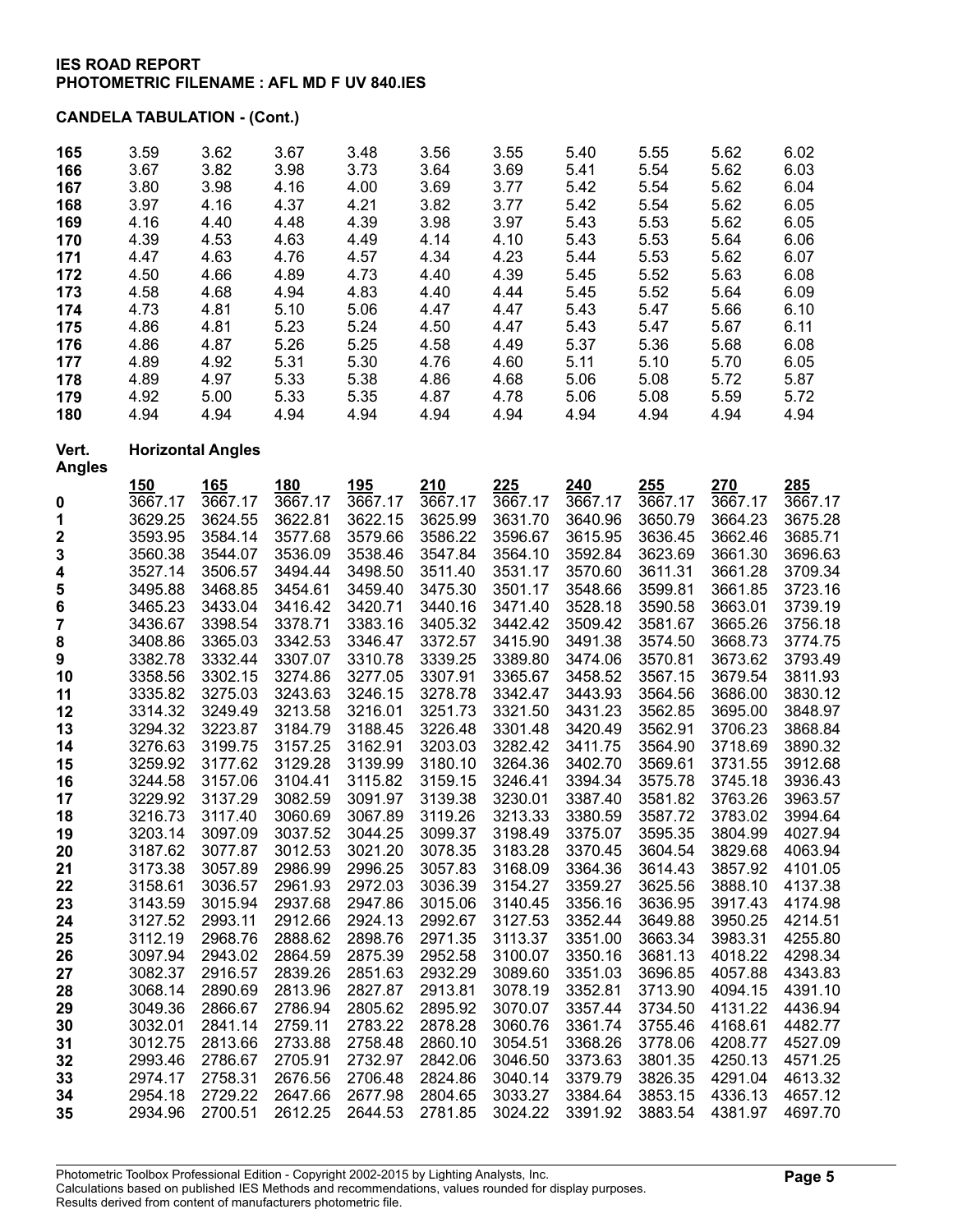| 36 | 2915.04 | 2668.79 | 2575.28 | 2609.58 | 2758.61 | 3013.58 | 3399.41 | 3913.55 | 4431.10 | 4740.41 |
|----|---------|---------|---------|---------|---------|---------|---------|---------|---------|---------|
| 37 | 2892.46 | 2638.00 | 2537.30 | 2575.08 | 2736.24 | 3003.51 | 3406.96 | 3944.41 | 4483.31 | 4782.35 |
| 38 | 2870.08 | 2605.67 | 2501.81 | 2539.02 | 2714.76 | 2994.42 | 3414.91 | 3974.97 | 4538.73 | 4827.54 |
| 39 | 2846.94 | 2575.92 | 2468.33 | 2505.14 | 2693.91 | 2986.19 | 3424.01 | 4005.20 | 4593.17 | 4868.58 |
| 40 | 2823.31 | 2544.99 | 2434.61 | 2472.76 | 2670.45 | 2977.72 | 3430.22 | 4033.07 | 4636.31 | 4911.80 |
| 41 | 2800.20 | 2513.02 | 2394.82 | 2441.61 | 2646.98 | 2968.47 | 3438.56 | 4064.58 | 4685.30 | 4950.65 |
| 42 | 2774.28 | 2482.35 | 2357.15 | 2408.22 | 2622.92 | 2960.16 | 3446.61 | 4098.36 | 4728.52 | 4985.83 |
| 43 | 2745.69 | 2448.67 | 2321.22 | 2376.21 | 2599.79 | 2949.73 | 3454.15 | 4132.79 | 4762.45 | 5019.77 |
| 44 | 2714.86 | 2414.00 | 2284.04 | 2346.49 | 2575.01 | 2938.13 | 3458.89 | 4166.00 | 4794.86 | 5052.30 |
| 45 | 2683.89 | 2381.24 | 2249.06 | 2311.95 | 2551.55 | 2925.93 | 3464.84 | 4201.87 | 4827.61 | 5084.71 |
| 46 | 2652.92 | 2349.44 | 2216.18 | 2278.82 | 2528.30 | 2912.33 | 3467.33 | 4241.16 | 4865.34 | 5113.35 |
| 47 | 2617.18 | 2311.97 | 2179.40 | 2245.41 | 2501.74 | 2898.78 | 3466.66 | 4278.98 | 4907.52 | 5142.89 |
| 48 | 2580.84 | 2272.83 | 2143.42 | 2213.73 | 2475.75 | 2883.34 | 3463.03 | 4313.22 | 4948.17 | 5175.55 |
| 49 | 2544.08 | 2233.86 | 2110.89 | 2178.08 | 2446.72 | 2868.90 | 3462.70 | 4346.69 | 4994.51 | 5213.02 |
| 50 | 2506.65 | 2195.46 | 2077.35 | 2141.52 | 2416.84 | 2847.50 | 3457.60 | 4374.10 | 5040.07 | 5249.49 |
| 51 | 2467.41 | 2156.03 | 2039.57 | 2105.15 | 2384.69 | 2820.74 | 3447.59 | 4397.63 | 5071.38 | 5284.32 |
| 52 | 2429.30 | 2116.92 | 2002.41 | 2067.58 | 2351.05 | 2790.99 | 3435.58 | 4418.91 | 5100.99 | 5318.65 |
| 53 | 2391.26 | 2078.64 | 1962.89 | 2029.51 | 2316.55 | 2759.89 | 3413.68 | 4439.57 | 5115.74 | 5354.66 |
| 54 | 2349.19 | 2039.89 | 1921.60 | 1987.62 | 2279.32 | 2723.76 | 3386.22 | 4452.29 | 5118.84 | 5384.79 |
| 55 | 2303.10 | 1995.68 | 1880.47 | 1945.76 | 2238.79 | 2685.55 | 3353.68 | 4459.04 | 5118.02 | 5413.49 |
| 56 | 2253.18 | 1950.70 | 1838.79 | 1901.48 | 2194.43 | 2641.34 | 3317.85 | 4456.65 | 5098.41 | 5438.65 |
| 57 | 2202.02 | 1902.27 | 1792.85 | 1853.12 | 2141.28 | 2590.20 | 3278.74 | 4440.91 | 5080.20 | 5450.53 |
| 58 | 2142.81 | 1848.06 | 1742.57 | 1797.98 | 2084.27 | 2530.75 | 3231.49 | 4412.78 | 5049.61 | 5450.72 |
| 59 | 2081.53 | 1789.82 | 1687.02 | 1739.81 | 2021.89 | 2465.31 | 3176.23 | 4372.56 | 4995.16 | 5444.12 |
| 60 | 2014.93 | 1725.44 | 1612.41 | 1674.10 | 1951.03 | 2391.98 | 3113.91 | 4317.29 | 4917.86 | 5427.13 |
| 61 | 1940.51 | 1641.42 | 1537.81 | 1592.57 | 1873.80 | 2311.78 | 3041.14 | 4244.45 | 4836.54 | 5398.97 |
| 62 | 1859.84 | 1557.40 | 1463.06 | 1511.04 | 1790.68 | 2228.74 | 2960.97 | 4147.02 | 4733.29 | 5353.00 |
| 63 | 1768.27 | 1473.12 | 1367.17 | 1429.31 | 1699.56 | 2133.55 | 2864.80 | 4028.36 | 4605.25 | 5278.61 |
| 64 | 1663.10 | 1375.20 | 1264.60 | 1331.58 | 1598.59 | 2030.74 | 2757.75 | 3883.98 | 4439.30 | 5170.80 |
| 65 | 1557.93 | 1268.03 | 1156.01 | 1229.39 | 1497.62 | 1922.15 | 2637.86 | 3705.34 | 4224.19 | 5039.99 |
| 66 | 1452.72 | 1156.67 | 1033.54 | 1120.33 | 1396.56 | 1808.79 | 2507.66 | 3485.87 | 3970.43 | 4875.73 |
| 67 | 1334.19 | 1034.10 | 901.72  | 1007.11 | 1289.37 | 1700.75 | 2358.84 | 3231.95 | 3687.68 | 4690.63 |
| 68 | 1215.65 | 909.56  | 780.77  | 892.18  | 1182.99 | 1586.79 | 2203.00 | 2956.39 | 3383.30 | 4481.01 |
| 69 | 1104.28 | 794.04  | 682.70  | 781.66  | 1077.29 | 1472.83 | 2036.72 | 2672.11 | 3074.87 | 4268.51 |
| 70 | 994.44  | 693.56  | 586.35  | 684.38  | 975.34  | 1358.65 | 1861.59 | 2387.36 | 2788.41 | 4065.62 |
| 71 | 889.37  | 606.34  | 501.14  | 598.54  | 877.83  | 1237.12 | 1699.57 | 2134.12 | 2560.27 | 3921.98 |
| 72 | 789.85  | 530.69  | 400.93  | 527.17  | 779.49  | 1113.09 | 1537.55 | 1913.63 | 2444.36 | 3888.53 |
| 73 | 695.24  | 422.49  | 284.30  | 430.13  | 682.93  | 984.95  | 1376.08 | 1745.42 | 2506.21 | 3986.18 |
| 74 | 604.90  | 296.40  | 231.76  | 311.06  | 587.92  | 858.08  | 1233.28 | 1646.76 | 2738.45 | 4076.03 |
| 75 | 520.33  | 229.20  | 200.40  | 229.57  | 505.25  | 737.85  | 1110.90 | 1636.17 | 3000.91 | 3827.54 |
| 76 | 436.24  | 192.30  | 163.56  | 192.36  | 430.21  | 625.90  | 996.04  | 1671.06 | 3044.49 | 3112.80 |
| 77 | 355.78  | 158.78  | 144.04  | 157.38  | 362.31  | 532.86  | 878.13  | 1512.07 | 2800.12 | 2415.73 |
| 78 | 274.45  | 138.16  | 129.01  | 136.03  | 287.48  | 454.71  | 754.23  | 1353.07 | 2419.12 | 2004.89 |
| 79 | 217.54  | 121.61  | 113.98  | 119.21  | 229.15  | 379.79  | 613.31  | 1189.50 | 2035.61 | 1859.91 |
| 80 | 177.37  | 106.43  | 99.14   | 104.02  | 186.63  | 303.69  | 471.82  | 864.69  | 1685.92 | 1755.62 |
| 81 | 147.87  | 91.98   | 84.48   | 89.88   | 154.54  | 230.05  | 337.18  | 596.80  | 1323.05 | 1595.37 |
| 82 | 121.17  | 78.16   | 70.42   | 76.08   | 126.62  | 175.55  | 215.32  | 417.08  | 956.36  | 1379.96 |
| 83 | 94.51   | 64.70   | 56.88   | 63.12   | 98.64   | 139.68  | 165.27  | 314.98  | 716.36  | 1143.67 |
| 84 | 69.61   | 51.69   | 44.32   | 50.21   | 71.19   | 111.61  | 131.92  | 255.33  | 477.66  | 893.94  |
| 85 | 46.93   | 38.58   | 31.97   | 37.36   | 47.33   | 81.56   | 92.75   | 211.95  | 238.96  | 674.07  |
| 86 | 30.95   | 24.95   | 19.50   | 23.91   | 30.58   | 47.94   | 52.78   | 153.20  | 134.40  | 455.18  |
| 87 | 16.03   | 11.32   | 8.19    | 11.20   | 15.43   | 21.54   | 26.87   | 88.32   | 73.10   | 236.30  |
| 88 | 3.98    | 2.52    | 2.05    | 2.40    | 3.65    | 7.20    | 11.09   | 26.89   | 20.12   | 76.48   |
| 89 | 1.94    | 1.18    | 0.79    | 1.11    | 1.86    | 3.19    | 3.60    | 3.76    | 3.89    | 5.43    |
| 90 | 0.91    | 0.39    | 0.21    | 0.39    | 1.02    | 2.55    | 3.18    | 3.59    | 3.21    | 3.91    |
| 91 | 1.04    | 0.39    | 0.26    | 0.44    | 1.20    | 2.81    | 3.26    | 3.64    | 2.95    | 3.38    |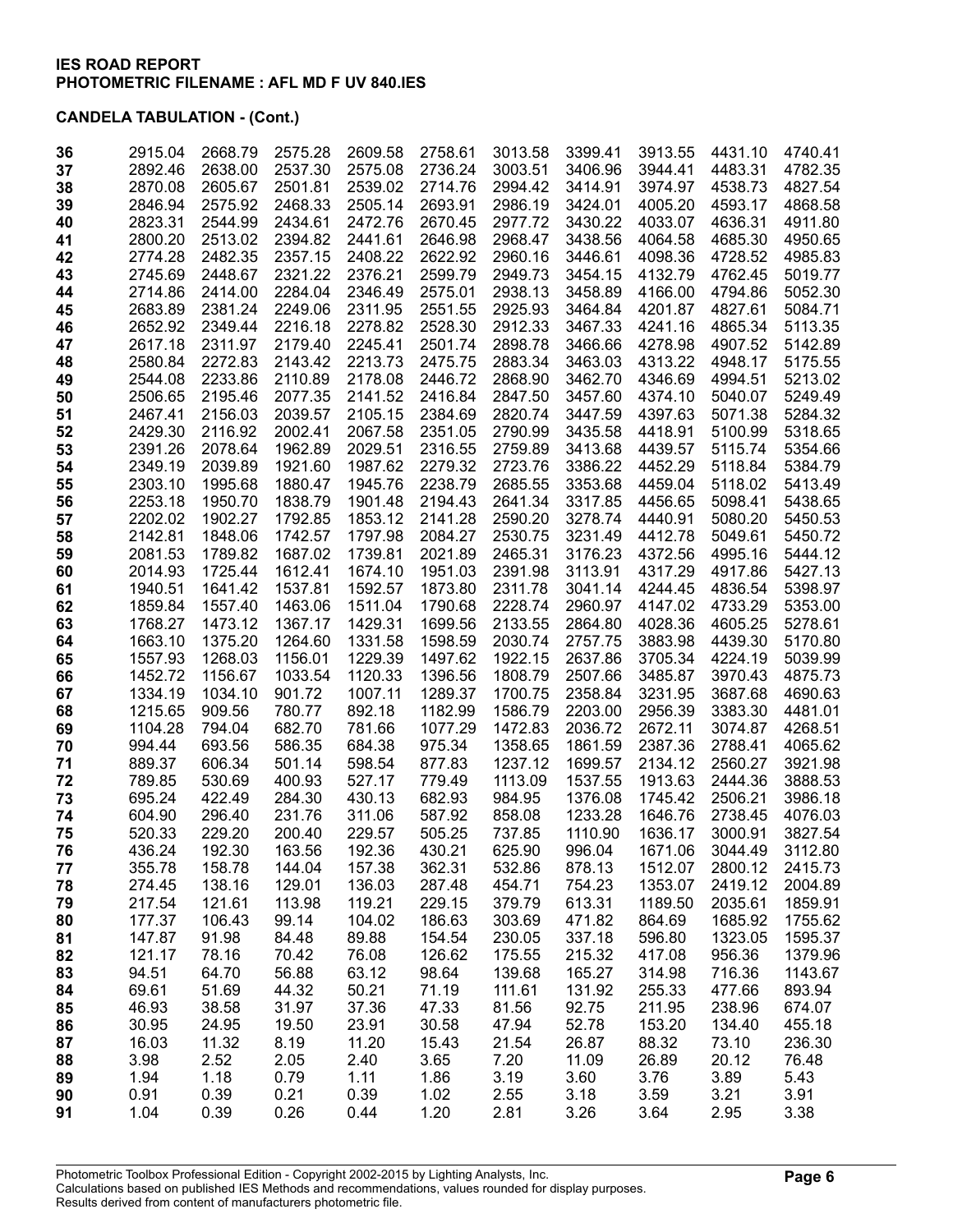| 92         | 1.25         | 0.47         | 0.34         | 0.50         | 1.46         | 3.12         | 3.44         | 3.80         | 2.69         | 2.97         |
|------------|--------------|--------------|--------------|--------------|--------------|--------------|--------------|--------------|--------------|--------------|
| 93         | 1.49         | 0.57         | 0.42         | 0.62         | 1.78         | 3.44         | 3.65         | 3.98         | 2.51         | 2.66         |
| 94         | 1.75         | 0.76         | 0.52         | 0.81         | 2.13         | 3.69         | 3.91         | 4.19         | 2.40         | 2.42         |
| 95         | 2.01         | 0.99         | 0.71         | 1.07         | 2.48         | 3.93         | 4.27         | 4.37         | 2.38         | 2.27         |
| 96         | 2.27         | 1.22         | 0.94         | 1.36         | 2.84         | 4.13         | 4.64         | 4.55         | 2.40         | 2.22         |
| 97         | 2.52         | 1.49         | 1.20         | 1.65         | 3.10         | 4.37         | 5.05         | 4.76         | 2.43         | 2.16         |
| 98         | 2.76         | 1.74         | 1.48         | 1.93         | 3.31         | 4.63         | 5.37         | 4.94         | 2.45         | 2.16         |
| 99         | 2.97<br>2.99 | 1.95<br>2.13 | 1.72<br>1.93 | 2.19<br>2.42 | 3.54<br>3.75 | 4.89<br>5.10 | 5.68<br>5.96 | 5.10<br>5.38 | 2.48<br>2.50 | 2.14<br>2.14 |
| 100        | 3.02         | 2.26         | 2.13         | 2.61         | 3.96         | 5.33         | 6.30         | 5.67         | 2.63         | 2.16         |
| 101<br>102 | 3.04         | 2.37         | 2.29         | 2.82         | 4.16         | 5.54         | 6.53         | 6.00         | 2.87         | 2.16         |
| 103        | 3.26         | 2.52         | 2.47         | 3.05         | 4.29         | 5.67         | 6.72         | 6.29         | 2.90         | 2.32         |
| 104        | 3.46         | 2.86         | 2.71         | 3.36         | 4.35         | 5.82         | 6.93         | 6.50         | 3.21         | 2.52         |
| 105        | 3.64         | 3.09         | 2.97         | 3.70         | 4.45         | 6.03         | 7.13         | 6.73         | 3.62         | 2.78         |
| 106        | 3.80         | 3.25         | 3.25         | 3.98         | 4.61         | 6.31         | 7.34         | 6.86         | 3.94         | 2.89         |
| 107        | 3.90         | 3.41         | 3.57         | 4.06         | 4.81         | 6.63         | 7.53         | 7.10         | 4.24         | 2.97         |
| 108        | 3.98         | 3.56         | 3.75         | 4.19         | 5.00         | 6.89         | 7.76         | 7.33         | 4.51         | 3.20         |
| 109        | 4.06         | 3.66         | 3.93         | 4.22         | 5.21         | 7.12         | 7.83         | 7.57         | 4.62         | 3.25         |
| 110        | 4.08         | 3.77         | 4.08         | 4.32         | 5.44         | 7.27         | 7.90         | 7.82         | 4.59         | 3.49         |
| 111        | 4.21         | 3.85         | 4.27         | 4.43         | 5.67         | 7.25         | 7.98         | 8.03         | 4.59         | 3.62         |
| 112        | 4.29         | 3.93         | 4.40         | 4.58         | 5.83         | 7.25         | 8.05         | 8.31         | 4.83         | 3.65         |
| 113        | 4.29         | 4.08         | 4.47         | 4.79         | 5.96         | 7.12         | 8.12         | 8.50         | 4.88         | 3.67         |
| 114        | 4.32         | 4.24         | 4.63         | 5.08         | 6.04         | 7.04         | 8.20         | 8.60         | 4.91         | 3.77         |
| 115        | 4.37         | 4.29         | 4.79         | 5.32         | 6.14         | 6.99         | 8.17         | 8.52         | 4.93         | 3.98         |
| 116        | 4.55         | 4.39         | 5.00         | 5.52         | 6.14         | 6.99         | 8.12         | 8.34         | 5.11         | 4.04         |
| 117        | 4.52<br>4.52 | 4.47<br>4.70 | 5.13<br>5.26 | 5.68<br>5.83 | 6.03<br>5.91 | 6.94<br>6.94 | 8.09<br>7.83 | 8.24<br>8.13 | 5.44<br>5.53 | 4.14<br>4.24 |
| 118<br>119 | 4.45         | 4.89         | 5.39         | 5.96         | 5.77         | 6.75         | 7.67         | 8.00         | 5.56         | 4.30         |
| 120        | 4.45         | 5.17         | 5.52         | 5.97         | 5.64         | 6.68         | 7.34         | 7.82         | 5.69         | 4.30         |
| 121        | 4.34         | 5.17         | 5.75         | 5.99         | 5.54         | 6.63         | 7.21         | 7.71         | 5.64         | 4.37         |
| 122        | 4.37         | 5.04         | 5.85         | 6.00         | 5.49         | 6.57         | 7.20         | 7.48         | 5.43         | 4.46         |
| 123        | 4.34         | 5.04         | 5.96         | 6.01         | 5.46         | 6.55         | 7.20         | 7.48         | 5.35         | 4.54         |
| 124        | 4.40         | 5.07         | 6.06         | 6.03         | 5.46         | 6.52         | 7.20         | 7.46         | 5.30         | 4.62         |
| 125        | 4.53         | 5.22         | 6.11         | 6.04         | 5.49         | 6.52         | 7.19         | 7.48         | 5.30         | 4.71         |
| 126        | 4.73         | 5.33         | 6.12         | 6.05         | 5.54         | 6.54         | 7.19         | 7.40         | 5.35         | 4.79         |
| 127        | 4.97         | 5.38         | 6.13         | 6.04         | 5.65         | 6.29         | 7.18         | 7.29         | 5.32         | 4.92         |
| 128        | 5.02         | 5.38         | 6.14         | 6.02         | 5.68         | 6.16         | 7.18         | 6.96         | 5.40         | 4.90         |
| 129        | 5.08         | 5.40         | 6.15         | 6.01         | 5.78         | 6.16         | 7.08         | 6.81         | 5.63         | 4.92         |
| 130        | 5.14         | 5.38         | 6.16         | 6.00         | 5.88         | 6.10         | 6.94         | 6.49         | 5.69         | 4.82         |
| 131        | 5.19         | 5.24         | 6.11         | 5.98         | 5.93         | 6.00         | 6.65         | 6.18         | 5.71         | 4.61         |
| 132<br>133 | 5.25<br>5.07 | 5.01<br>4.91 | 5.84<br>5.77 | 5.83<br>5.70 | 6.01<br>6.01 | 5.71<br>5.53 | 6.32<br>6.06 | 6.08<br>6.05 | 5.74<br>5.72 | 4.35<br>4.10 |
| 134        | 4.94         | 4.93         | 5.70         | 5.67         | 6.02         | 5.32         | 5.80         | 6.02         | 5.64         | 3.88         |
| 135        | 4.93         | 4.86         | 5.63         | 5.67         | 6.02         | 5.20         | 5.72         | 5.99         | 5.35         | 3.80         |
| 136        | 4.91         | 4.88         | 5.56         | 5.67         | 6.02         | 5.20         | 5.65         | 5.96         | 5.20         | 3.81         |
| 137        | 4.89         | 4.94         | 5.56         | 5.67         | 6.03         | 5.22         | 5.57         | 5.93         | 5.12         | 3.82         |
| 138        | 4.88         | 5.04         | 5.56         | 5.67         | 6.03         | 5.22         | 5.55         | 5.90         | 5.06         | 3.83         |
| 139        | 4.86         | 5.06         | 5.56         | 5.67         | 6.03         | 5.25         | 5.53         | 5.88         | 4.99         | 3.83         |
| 140        | 4.86         | 5.08         | 5.56         | 5.67         | 6.04         | 5.33         | 5.52         | 5.85         | 4.96         | 3.84         |
| 141        | 4.89         | 5.10         | 5.56         | 5.67         | 6.04         | 5.35         | 5.50         | 5.82         | 4.93         | 3.85         |
| 142        | 4.81         | 5.11         | 5.49         | 5.67         | 6.04         | 5.38         | 5.48         | 5.74         | 4.83         | 3.86         |
| 143        | 4.68         | 5.13         | 5.44         | 5.66         | 6.04         | 5.43         | 5.46         | 5.71         | 4.72         | 3.87         |
| 144        | 4.69         | 5.15         | 5.41         | 5.66         | 6.05         | 5.46         | 5.46         | 5.66         | 4.49         | 3.87         |
| 145        | 4.69         | 5.17         | 5.43         | 5.65         | 6.05         | 5.56         | 5.46         | 5.61         | 4.13         | 3.88         |
| 146        | 4.69         | 5.18         | 5.41         | 5.65         | 6.05         | 5.69         | 5.45         | 5.45         | 3.69         | 3.98         |
| 147        | 4.70         | 5.20         | 5.41         | 5.64         | 6.06         | 5.80         | 5.45         | 5.41         | 3.25         | 4.01         |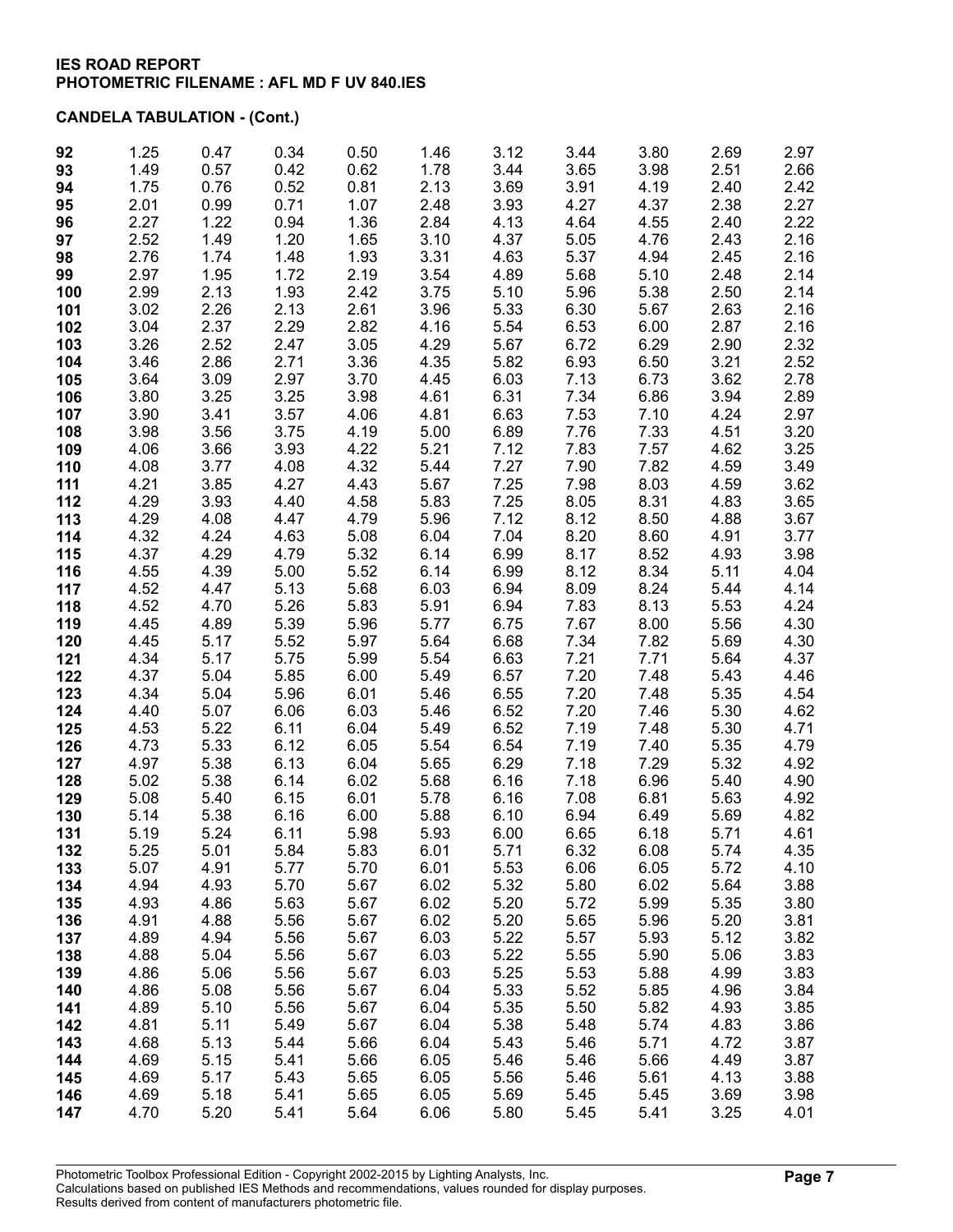## **CANDELA TABULATION - (Cont.)**

| 148 | 4.70 | 5.22 | 5.36 | 5.64 | 6.06 | 5.87 | 5.44 | 5.37 | 2.93 | 4.04 |
|-----|------|------|------|------|------|------|------|------|------|------|
| 149 | 4.71 | 5.19 | 5.33 | 5.64 | 6.06 | 5.89 | 5.44 | 5.33 | 2.77 | 4.01 |
| 150 | 4.73 | 5.17 | 5.28 | 5.64 | 6.04 | 5.91 | 5.44 | 5.28 | 2.74 | 4.01 |
| 151 | 4.79 | 5.14 | 5.31 | 5.63 | 6.01 | 5.94 | 5.39 | 5.24 | 2.82 | 4.06 |
| 152 | 4.86 | 5.12 | 5.30 | 5.63 | 5.91 | 5.96 | 5.36 | 5.24 | 2.97 | 4.04 |
| 153 | 4.84 | 5.11 | 5.28 | 5.63 | 5.90 | 5.98 | 5.31 | 5.23 | 3.33 | 3.96 |
| 154 | 4.89 | 5.11 | 5.23 | 5.63 | 5.89 | 6.05 | 5.30 | 5.23 | 3.59 | 3.86 |
| 155 | 4.97 | 5.11 | 5.20 | 5.63 | 5.89 | 6.05 | 5.29 | 5.23 | 3.76 | 3.75 |
| 156 | 5.05 | 5.10 | 5.21 | 5.62 | 5.88 | 6.05 | 5.28 | 5.22 | 3.94 | 3.78 |
| 157 | 5.12 | 5.10 | 5.21 | 5.62 | 5.88 | 6.05 | 5.27 | 5.22 | 4.02 | 3.77 |
| 158 | 5.23 | 5.09 | 5.22 | 5.63 | 5.87 | 6.05 | 5.28 | 5.22 | 4.07 | 3.76 |
| 159 | 5.36 | 5.09 | 5.22 | 5.64 | 5.87 | 6.04 | 5.29 | 5.21 | 4.10 | 3.76 |
| 160 | 5.44 | 5.09 | 5.23 | 5.65 | 5.86 | 6.04 | 5.31 | 5.21 | 4.10 | 3.75 |
| 161 | 5.54 | 5.14 | 5.26 | 5.66 | 5.85 | 6.04 | 5.32 | 5.21 | 4.15 | 3.74 |
| 162 | 5.64 | 5.20 | 5.36 | 5.68 | 5.83 | 6.04 | 5.33 | 5.20 | 4.17 | 3.74 |
| 163 | 5.72 | 5.25 | 5.49 | 5.69 | 5.80 | 6.04 | 5.36 | 5.20 | 4.20 | 3.73 |
| 164 | 5.73 | 5.26 | 5.56 | 5.70 | 5.78 | 6.03 | 5.47 | 5.20 | 4.41 | 3.72 |
| 165 | 5.74 | 5.27 | 5.54 | 5.65 | 5.77 | 6.03 | 5.49 | 5.20 | 4.54 | 4.00 |
| 166 | 5.75 | 5.29 | 5.54 | 5.64 | 5.72 | 6.03 | 5.52 | 5.20 | 4.88 | 4.21 |
| 167 | 5.77 | 5.30 | 5.56 | 5.63 | 5.70 | 6.03 | 5.54 | 5.20 | 4.88 | 4.42 |
| 168 | 5.78 | 5.31 | 5.55 | 5.62 | 5.62 | 5.97 | 5.55 | 5.20 | 4.91 | 4.61 |
| 169 | 5.79 | 5.32 | 5.54 | 5.61 | 5.49 | 5.92 | 5.56 | 5.20 | 5.08 | 4.89 |
| 170 | 5.80 | 5.33 | 5.53 | 5.60 | 5.46 | 5.86 | 5.57 | 5.21 | 5.27 | 5.17 |
| 171 | 5.75 | 5.34 | 5.51 | 5.59 | 5.46 | 5.80 | 5.58 | 5.22 | 5.35 | 5.34 |
| 172 | 5.75 | 5.36 | 5.50 | 5.46 | 5.49 | 5.75 | 5.59 | 5.23 | 5.40 | 5.44 |
| 173 | 5.72 | 5.37 | 5.49 | 5.44 | 5.52 | 5.69 | 5.60 | 5.24 | 5.38 | 5.57 |
| 174 | 5.72 | 5.38 | 5.47 | 5.44 | 5.54 | 5.64 | 5.61 | 5.25 | 5.45 | 5.67 |
| 175 | 5.75 | 5.39 | 5.46 | 5.36 | 5.59 | 5.61 | 5.62 | 5.22 | 5.56 | 5.81 |
| 176 | 5.72 | 5.40 | 5.38 | 5.31 | 5.56 | 5.58 | 5.57 | 5.17 | 5.56 | 5.83 |
| 177 | 5.72 | 5.35 | 5.36 | 5.28 | 5.44 | 5.46 | 5.57 | 5.01 | 5.51 | 5.89 |
| 178 | 5.61 | 5.25 | 5.25 | 5.12 | 5.33 | 5.40 | 5.44 | 4.91 | 5.30 | 5.89 |
| 179 | 5.38 | 5.17 | 4.99 | 4.89 | 5.05 | 5.33 | 5.39 | 4.88 | 5.11 | 5.91 |
| 180 | 4.94 | 4.94 | 4.94 | 4.94 | 4.94 | 4.94 | 4.94 | 4.94 | 4.94 | 4.94 |

### **Vert. Horizontal Angles**

**Angles 300 315 330 345 360** 3667.17 3667.17 3667.17 3667.17 3667.17 3688.07 3698.55 3705.84 3711.79 3715.17

| 2  | 3710.98 | 3732.29 | 3746.16 | 3756.72 | 3762.67 |
|----|---------|---------|---------|---------|---------|
| 3  | 3734.45 | 3764.69 | 3787.67 | 3803.06 | 3810.61 |
| 4  | 3759.94 | 3800.06 | 3828.52 | 3849.37 | 3858.26 |
| 5  | 3786.13 | 3835.47 | 3871.72 | 3895.58 | 3906.54 |
| 6  | 3814.88 | 3870.63 | 3912.02 | 3940.84 | 3952.61 |
| 7  | 3839.56 | 3904.74 | 3953.39 | 3986.24 | 3998.04 |
| 8  | 3866.80 | 3939.01 | 3993.65 | 4030.75 | 4044.68 |
| 9  | 3894.51 | 3971.69 | 4034.24 | 4075.56 | 4090.77 |
| 10 | 3921.18 | 4004.91 | 4075.65 | 4121.92 | 4138.78 |
| 11 | 3947.25 | 4040.39 | 4119.33 | 4169.43 | 4187.22 |
| 12 | 3974.73 | 4077.43 | 4163.44 | 4218.25 | 4236.12 |
| 13 | 4004.09 | 4114.81 | 4207.89 | 4268.41 | 4286.39 |
| 14 | 4034.36 | 4153.83 | 4254.63 | 4320.73 | 4336.77 |
| 15 | 4069.07 | 4196.71 | 4303.57 | 4374.08 | 4389.13 |
| 16 | 4103.73 | 4239.01 | 4353.50 | 4426.70 | 4442.36 |
| 17 | 4143.47 | 4283.34 | 4404.62 | 4477.92 | 4496.92 |
| 18 | 4183.36 | 4327.71 | 4455.29 | 4528.96 | 4550.33 |
|    |         |         |         |         |         |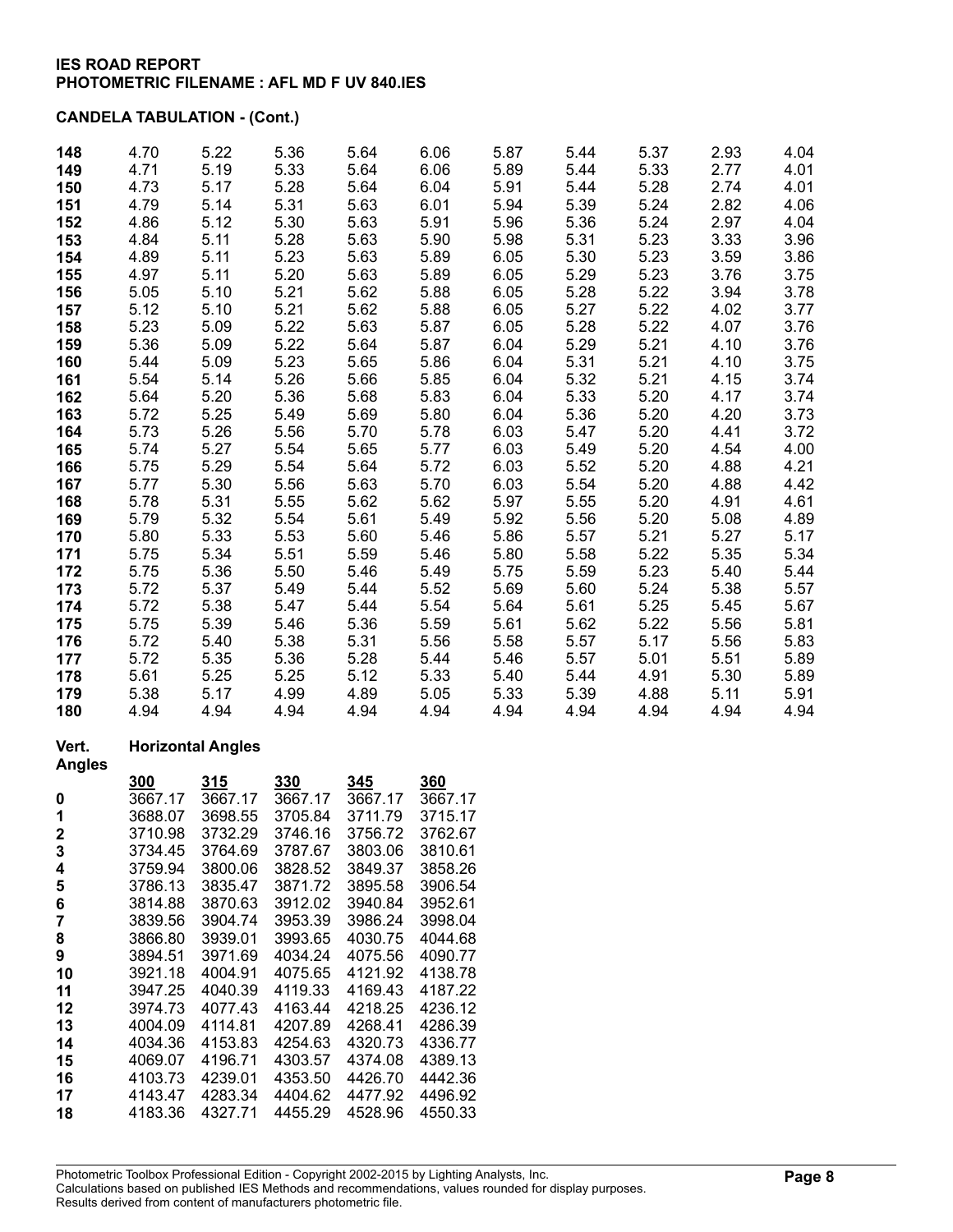| 19 | 4223.55 | 4372.39 | 4505.11 | 4581.01 | 4603.60 |
|----|---------|---------|---------|---------|---------|
| 20 | 4265.16 | 4420.42 | 4556.21 | 4630.65 | 4658.16 |
| 21 | 4308.53 | 4469.07 | 4606.01 | 4680.73 | 4711.60 |
| 22 | 4353.50 | 4517.73 | 4653.80 | 4730.48 | 4765.54 |
| 23 | 4400.54 |         |         |         |         |
|    |         | 4564.29 | 4699.63 | 4779.52 | 4818.56 |
| 24 | 4445.52 | 4609.76 | 4743.88 | 4829.46 | 4870.40 |
| 25 | 4489.88 | 4652.26 | 4787.22 | 4877.19 | 4921.52 |
| 26 | 4531.61 | 4692.13 | 4828.20 | 4923.32 | 4969.61 |
| 27 | 4573.60 | 4730.41 | 4867.62 | 4965.70 | 5017.23 |
| 28 | 4615.70 | 4767.34 | 4904.12 | 5004.07 | 5059.27 |
| 29 | 4656.54 | 4804.01 | 4937.77 | 5041.10 | 5097.41 |
| 30 | 4695.53 | 4837.02 | 4969.24 | 5074.13 | 5130.38 |
| 31 | 4733.24 | 4867.68 | 4999.26 | 5103.16 | 5160.02 |
| 32 | 4769.84 | 4897.94 | 5026.01 | 5127.26 | 5185.46 |
| 33 | 4806.05 | 4925.79 | 5052.79 | 5148.02 | 5207.68 |
| 34 | 4841.69 | 4952.36 | 5077.09 | 5163.56 | 5226.26 |
| 35 | 4873.82 | 4977.80 | 5099.25 | 5174.84 | 5238.69 |
| 36 | 4905.66 | 5005.11 | 5119.87 | 5182.53 | 5243.84 |
| 37 | 4936.96 | 5029.12 | 5136.40 | 5187.02 | 5245.27 |
| 38 | 4967.60 | 5051.90 | 5146.30 | 5186.91 | 5241.38 |
| 39 | 4998.34 | 5069.62 | 5150.31 | 5180.94 | 5233.30 |
| 40 | 5029.98 | 5086.21 | 5148.68 | 5167.51 | 5216.70 |
| 41 | 5060.70 | 5099.01 | 5139.72 | 5145.37 | 5192.99 |
| 42 | 5087.18 | 5105.01 | 5126.09 | 5117.43 | 5159.77 |
| 43 | 5109.90 | 5105.58 | 5106.88 | 5082.19 | 5121.49 |
| 44 | 5133.94 | 5102.25 | 5082.07 | 5041.20 | 5079.50 |
| 45 | 5153.55 | 5096.31 | 5051.02 | 4996.48 | 5034.63 |
| 46 | 5172.33 | 5090.53 | 5015.38 | 4946.97 | 4983.03 |
| 47 | 5194.71 | 5079.98 | 4976.70 | 4891.75 | 4921.83 |
| 48 | 5212.56 | 5068.67 | 4932.57 | 4832.06 | 4854.10 |
| 49 | 5235.36 | 5054.53 | 4885.12 | 4764.82 | 4781.81 |
| 50 | 5257.67 | 5038.14 | 4829.92 | 4693.96 | 4708.77 |
| 51 | 5277.97 | 5017.15 | 4774.88 | 4622.48 | 4631.24 |
| 52 | 5296.94 | 4992.59 | 4715.46 | 4546.82 | 4546.42 |
| 53 | 5313.31 | 4964.78 | 4648.39 | 4460.67 | 4451.90 |
| 54 | 5330.93 | 4930.82 | 4578.26 | 4368.34 | 4353.28 |
| 55 | 5350.63 | 4896.07 | 4506.91 | 4271.86 | 4248.59 |
| 56 | 5372.26 | 4857.37 | 4430.44 | 4169.55 | 4133.95 |
| 57 | 5396.95 | 4816.26 | 4349.43 | 4063.51 | 4012.92 |
| 58 | 5421.80 | 4772.31 | 4264.07 | 3950.93 | 3888.99 |
| 59 | 5446.80 | 4722.69 | 4168.91 | 3831.59 | 3758.13 |
| 60 | 5467.39 | 4670.58 | 4066.40 | 3706.87 | 3620.66 |
| 61 | 5493.03 | 4619.15 | 3958.79 | 3573.41 | 3483.44 |
| 62 | 5520.07 | 4566.18 | 3848.13 | 3436.19 | 3344.98 |
| 63 | 5542.22 | 4514.04 | 3737.24 | 3299.13 | 3205.25 |
| 64 | 5566.57 | 4467.27 | 3619.21 | 3165.45 | 3066.26 |
| 65 | 5582.14 | 4425.94 | 3501.41 | 3030.07 | 2936.29 |
| 66 | 5585.44 | 4392.07 | 3384.40 | 2909.23 | 2830.43 |
| 67 | 5580.92 | 4376.63 | 3274.59 | 2821.47 | 2760.68 |
| 68 | 5552.78 | 4375.07 | 3185.13 | 2777.76 | 2737.51 |
| 69 | 5479.87 | 4386.59 | 3131.18 | 2795.86 | 2766.53 |
| 70 | 5343.00 | 4399.00 | 3134.14 | 2858.91 | 2777.40 |
| 71 | 5123.33 | 4400.98 | 3208.15 | 2864.09 | 2619.08 |
| 72 | 4790.71 | 4389.13 | 3331.18 | 2633.03 | 2063.99 |
| 73 | 4322.88 | 4335.50 | 3383.88 | 1992.90 | 1248.19 |
| 74 |         |         |         | 1216.88 |         |
|    | 3729.20 | 4239.05 | 3202.14 |         | 923.52  |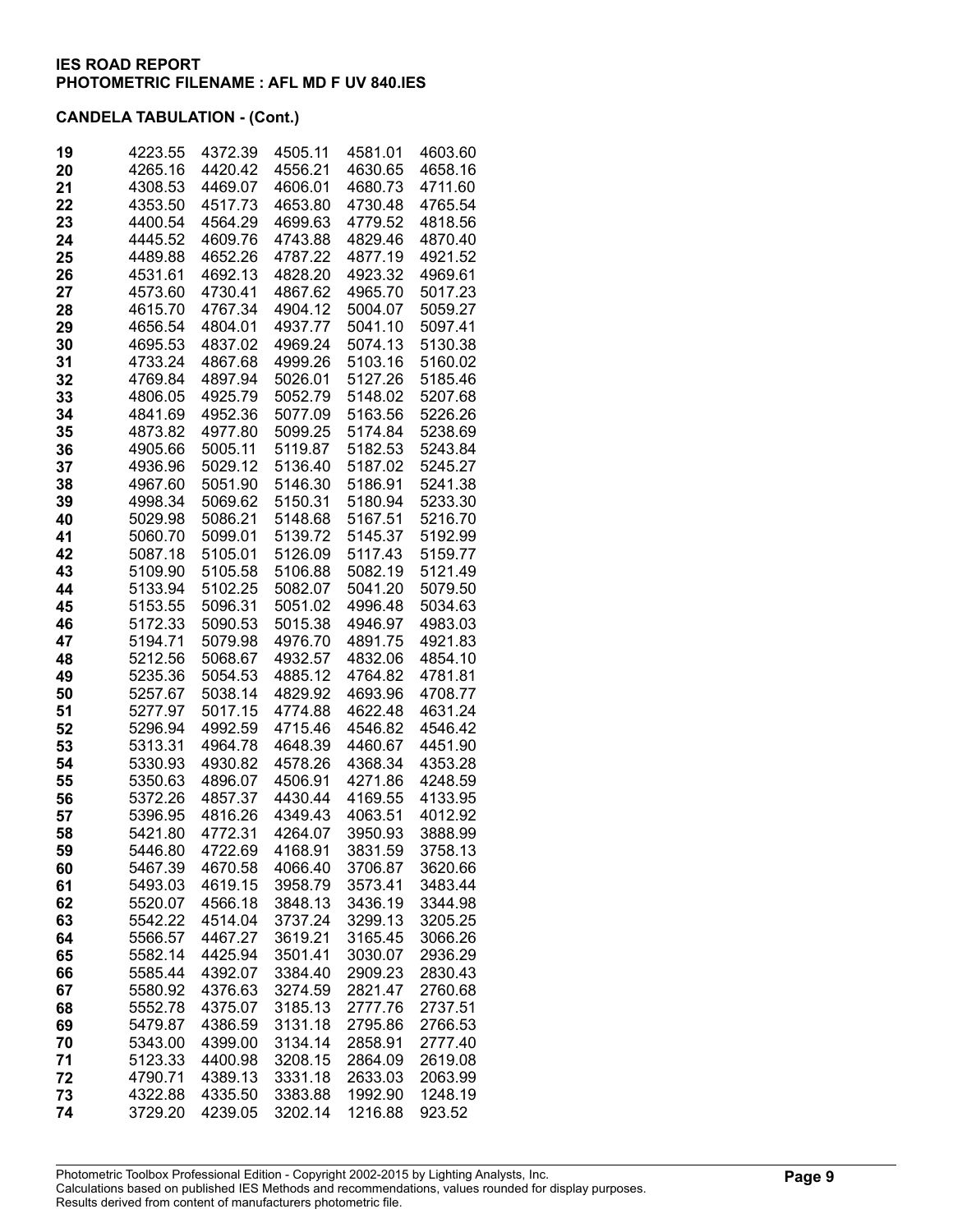| 75         | 3033.34            | 4105.82<br>3894.04 | 2654.43<br>1837.01 | 902.31<br>590.83 | 600.90<br>278.28 |
|------------|--------------------|--------------------|--------------------|------------------|------------------|
| 76<br>77   | 2306.58<br>2000.83 | 3531.97            | 1124.12            | 279.36           | 220.55           |
| 78         | 2406.32            | 2945.36            | 843.08             | 222.56           | 188.24           |
| 79         | 2569.56            | 2178.91            | 574.42             | 186.08           | 161.45           |
| 80         | 2260.56            | 1467.09            | 305.77             | 155.33           | 137.00           |
| 81         | 1779.80            | 995.85             | 226.06             | 128.91           | 114.41           |
| 82         | 1442.97            | 781.23             | 169.89             | 105.34           | 92.52            |
| 83         | 1234.11            | 573.56             | 129.95             | 82.21            | 71.90            |
| 84         | 1050.93            | 365.89             | 93.90              | 61.41            | 52.70            |
| 85         | 794.05             | 249.40             | 62.93              | 40.85            | 34.48            |
| 86         | 592.09             | 157.18             | 37.31              | 21.86            | 18.01            |
| 87         | 390.67             | 77.43              | 15.50              | 7.03             | 5.61             |
| 88         | 152.11             | 16.74              | 3.50               | 1.92             | 1.54             |
| 89         | 10.47              | 3.97               | 2.14               | 1.06             | 0.80             |
| 90<br>91   | 4.03<br>3.42       | 3.18               | 1.78<br>1.42       | 0.81<br>0.60     | 0.60             |
| 92         | 2.93               | 2.72<br>2.31       | 1.14               | 0.45             | 0.45<br>0.32     |
| 93         | 2.58               | 1.95               | 0.91               | 0.34             | 0.21             |
| 94         | 2.25               | 1.66               | 0.73               | 0.26             | 0.16             |
| 95         | 2.00               | 1.40               | 0.60               | 0.18             | 0.10             |
| 96         | 1.80               | 1.19               | 0.50               | 0.16             | 0.08             |
| 97         | 1.64               | 1.04               | 0.42               | 0.13             | 0.05             |
| 98         | 1.54               | 0.91               | 0.36               | 0.13             | 0.05             |
| 99         | 1.51               | 0.85               | 0.36               | 0.14             | 0.05             |
| 100        | 1.48               | 0.85               | 0.37               | 0.15             | 0.05             |
| 101        | 1.48               | 0.85               | 0.38               | 0.16             | 0.05             |
| 102        | 1.51               | 0.84               | 0.39               | 0.17             | 0.05             |
| 103        | 1.48               | 0.84               | 0.40               | 0.19             | 0.05             |
| 104        | 1.53               | 0.84               | 0.41               | 0.20             | 0.08             |
| 105        | 1.56               | 0.83               | 0.42               | 0.21             | 0.05             |
| 106<br>107 | 1.61<br>1.72       | 0.83<br>0.83       | 0.43<br>0.44       | 0.28<br>0.31     | 0.18<br>0.23     |
| 108        | 1.90               | 1.06               | 0.54               | 0.36             | 0.31             |
| 109        | 1.98               | 1.11               | 0.62               | 0.39             | 0.29             |
| 110        | 2.11               | 1.14               | 0.68               | 0.47             | 0.39             |
| 111        | 2.31               | 1.16               | 0.68               | 0.60             | 0.44             |
| 112        | 2.37               | 1.26               | 0.75               | 0.67             | 0.60             |
| 113        | 2.49               | 1.40               | 0.93               | 0.73             | 0.70             |
| 114        | 2.78               | 1.45               | 1.06               | 0.75             | 0.73             |
| 115        | 2.78               | 1.45               | 1.09               | 0.99             | 0.78             |
| 116        | 2.94               | 1.47               | 1.12               | 1.06             | 0.93             |
| 117        | 3.12               | 1.50               | 1.13               | 1.12             | 1.01<br>1.14     |
| 118<br>119 | 3.09<br>3.07       | 1.53<br>1.58       | 1.14<br>1.14       | 1.12<br>1.17     | 1.12             |
| 120        | 3.04               | 1.63               | 1.15               | 1.22             | 1.19             |
| 121        | 3.02               | 1.86               | 1.16               | 1.27             | 1.22             |
| 122        | 2.99               | 1.94               | 1.17               | 1.32             | 1.27             |
| 123        | 2.97               | 1.94               | 1.20               | 1.38             | 1.30             |
| 124        | 2.99               | 1.97               | 1.25               | 1.40             | 1.38             |
| 125        | 3.14               | 1.97               | 1.30               | 1.38             | 1.48             |
| 126        | 3.17               | 1.98               | 1.43               | 1.38             | 1.56             |
| 127        | 3.35               | 1.98               | 1.53               | 1.40             | 1.56             |
| 128        | 3.61               | 1.99               | 1.66               | 1.50             | 1.64             |
| 129        | 3.67               | 1.99               | 1.82               | 1.53             | 1.72             |
| 130        | 3.69               | 2.00               | 1.90               | 1.63             | 1.87             |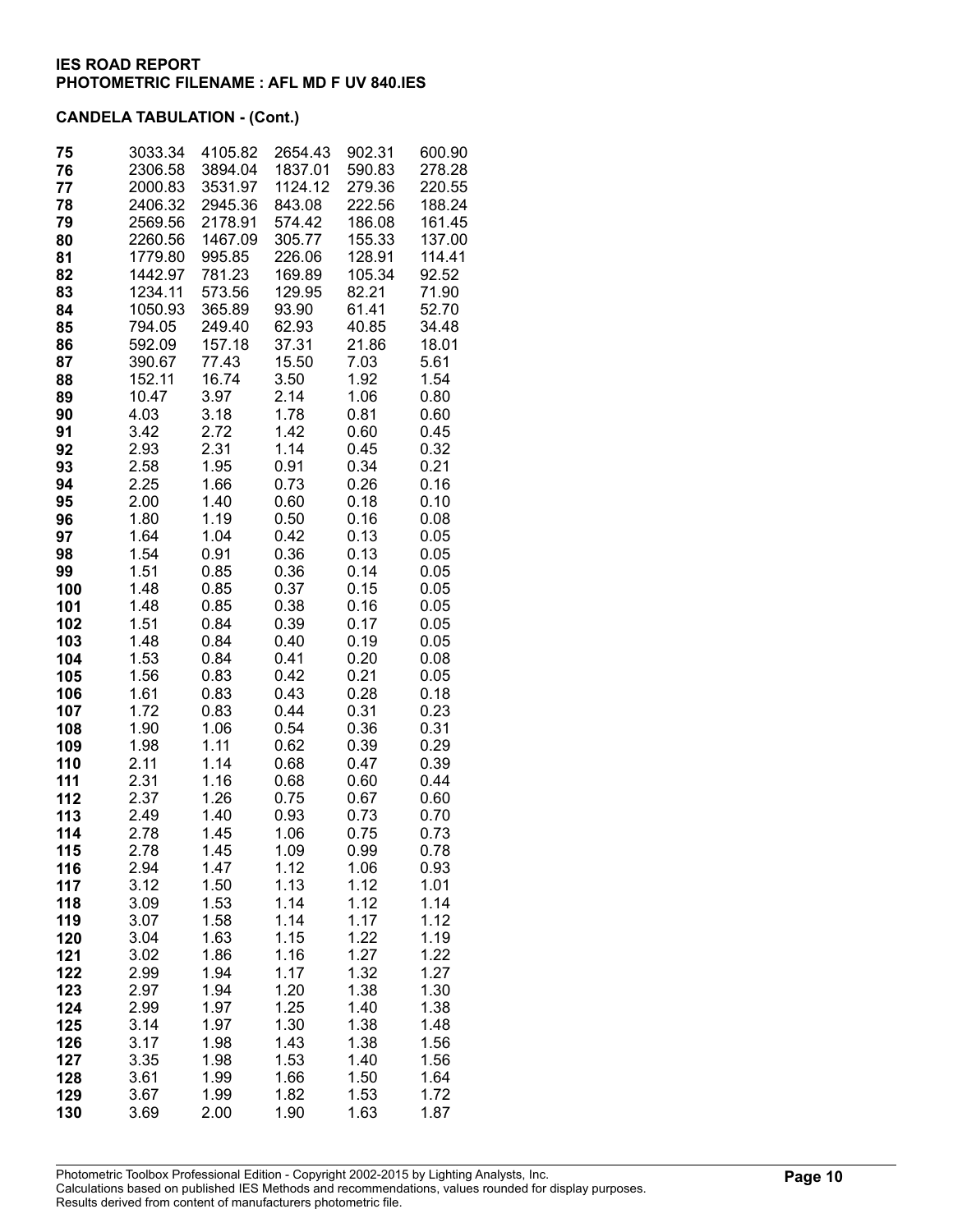| 131        | 3.59         | 2.00         | 1.90         | 1.82         | 1.92         |
|------------|--------------|--------------|--------------|--------------|--------------|
| 132        | 3.54         | 2.01         | 1.95         | 1.87         | 1.92         |
| 133        | 3.43         | 2.01         | 2.03         | 1.91         | 1.98         |
| 134        | 3.31         | 2.02         | 2.00         | 1.95         | 2.03         |
| 135        | 3.32         | 1.99         | 2.00         | 1.99         | 2.11         |
| 136        | 3.33         | 2.00         | 2.03         | 2.04         | 2.21         |
| 137        | 3.34         | 2.00         | 2.16         | 2.08         | 2.26         |
| 138        | 3.34         | 2.01         | 2.26         | 2.16         | 2.28         |
| 139        | 3.35         | 2.01         | 2.37         | 2.26         | 2.29         |
| 140        | 3.41         | 2.02         | 2.37         | 2.36         | 2.30         |
| 141        | 3.46         | 2.28         | 2.39         | 2.34         | 2.31         |
| 142        | 3.51         | 2.38         | 2.37         | 2.36         | 2.33         |
| 143        | 3.56         | 2.64         | 2.37         | 2.34         | 2.34         |
| 144        | 3.61         | 2.79         | 2.44         | 2.41         | 2.35         |
| 145        | 3.64         | 2.87         | 2.47         | 2.47         | 2.37         |
| 146        | 3.72         | 3.13         | 2.68         | 2.64         | 2.39         |
| 147        | 3.77         | 3.16         | 2.70         | 2.70         | 2.42         |
| 148        | 3.92         | 3.26         | 2.70         | 2.78         | 2.44         |
| 149        | 3.91         | 3.31         | 2.73         | 2.78         | 2.57         |
| 150        | 3.90         | 3.31         | 2.76         | 2.86         | 2.73         |
| 151        | 3.89         | 3.30         | 2.78         | 2.91         | 2.75         |
| 152        | 3.87<br>3.86 | 3.30<br>3.29 | 2.81<br>2.83 | 2.99<br>3.14 | 2.77<br>2.79 |
| 153<br>154 | 3.85         | 3.29         | 2.83         | 3.12         | 2.80         |
| 155        | 3.75         | 3.29         | 2.86         | 3.19         | 2.82         |
| 156        | 3.74         | 3.30         | 2.89         | 3.20         | 2.84         |
| 157        | 3.73         | 3.31         | 2.96         | 3.22         | 2.86         |
| 158        | 3.72         | 3.32         | 3.04         | 3.22         | 2.96         |
| 159        | 3.72         | 3.33         | 3.17         | 3.30         | 3.17         |
| 160        | 3.71         | 3.34         | 3.20         | 3.53         | 3.17         |
| 161        | 3.70         | 3.57         | 3.22         | 3.53         | 3.20         |
| 162        | 3.69         | 3.60         | 3.33         | 3.64         | 3.25         |
| 163        | 3.87         | 3.57         | 3.48         | 3.64         | 3.33         |
| 164        | 4.00         | 3.73         | 3.54         | 3.71         | 3.46         |
| 165        | 4.08         | 3.98         | 3.61         | 3.79         | 3.59         |
| 166        | 4.42         | 4.37         | 3.77         | 3.95         | 3.67         |
| 167        | 4.76         | 4.70         | 4.00         | 4.10         | 3.80         |
| 168        | 4.86         | 4.84         | 4.29         | 4.31         | 3.97         |
| 169        | 5.07         | 5.04         | 4.47         | 4.49         | 4.16         |
| 170        | 5.30         | 5.17         | 4.58         | 4.72         | 4.39         |
| 171        | 5.31         | 5.22         | 4.73         | 4.86         | 4.47         |
| 172        | 5.36         | 5.25         | 4.86         | 4.86         | 4.50         |
| 173        | 5.41         | 5.30         | 4.86         | 4.88         | 4.58         |
| 174        | 5.51         | 5.28         | 4.89         | 4.93         | 4.73         |
| 175<br>176 | 5.64<br>5.64 | 5.28<br>5.30 | 4.89<br>4.94 | 5.04<br>5.06 | 4.86<br>4.86 |
| 177        | 5.75         | 5.30         | 5.04         | 5.12         | 4.89         |
| 178        | 5.75         | 5.38         | 5.20         | 5.17         | 4.89         |
| 179        | 5.75         | 5.38         | 5.18         | 5.19         | 4.92         |
| 180        | 4.94         | 4.94         | 4.94         | 4.94         | 4.94         |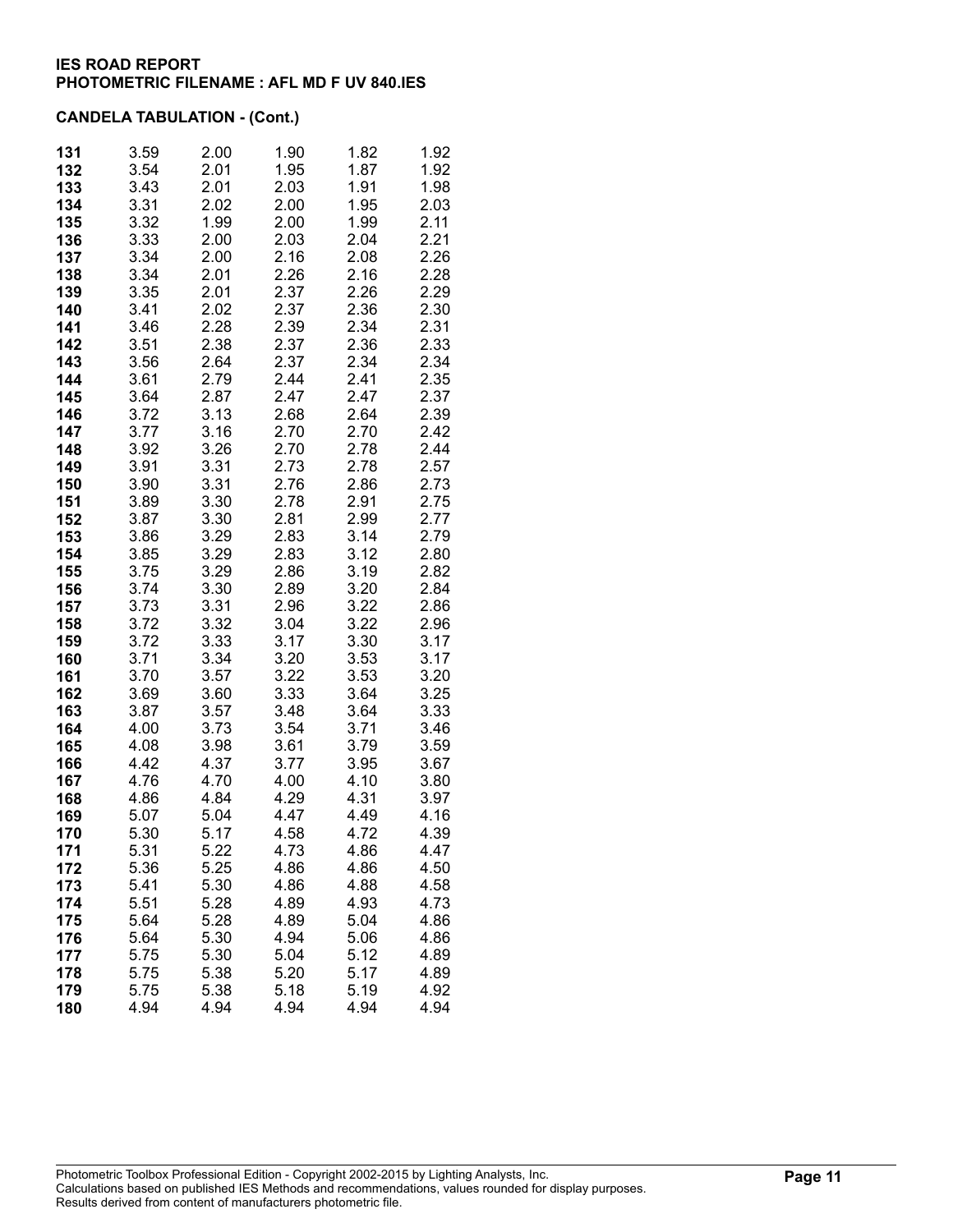## **COEFFICIENTS OF UTILIZATION**



## **FLUX DISTRIBUTION**

|                           | Lumens  | Percent<br>Of Luminaire |
|---------------------------|---------|-------------------------|
| Downward Street Side      | 11495.8 | 62.7                    |
| Downward House Side       | 6825.9  | 37.2                    |
| Downward Total            | 18321.7 | 99.9                    |
| <b>Upward Street Side</b> | 7.3     | 0.0                     |
| <b>Upward House Side</b>  | 16.2    | 0.1                     |
| <b>Upward Total</b>       | 23.5    | 0.1                     |
| <b>Total Flux</b>         | 18345.2 | 100.0                   |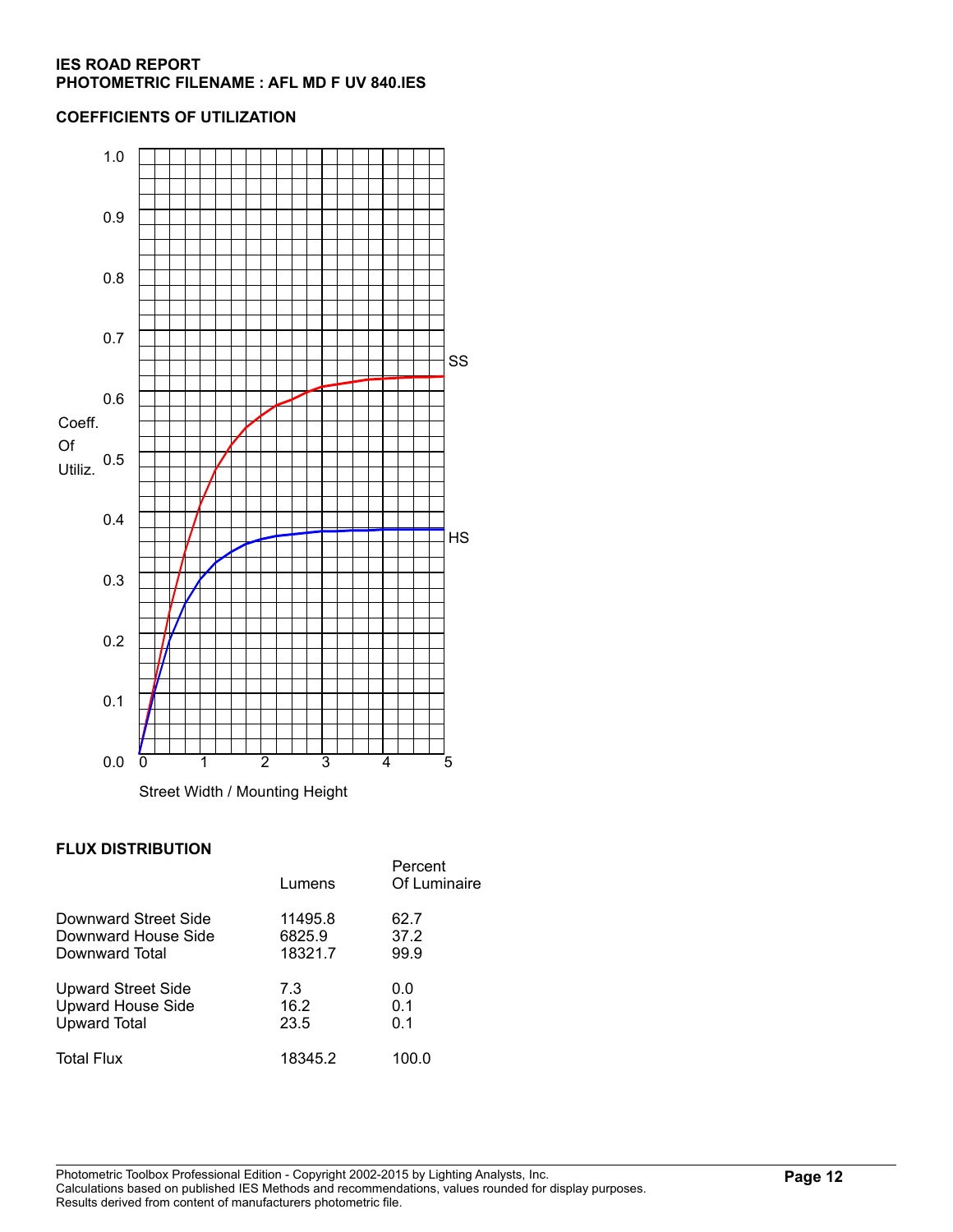# **POLAR GRAPH**



Maximum Candela = 6061.78 Located At Horizontal Angle = 60, Vertical Angle = 66 # 1 - Vertical Plane Through Horizontal Angles (60 - 240) (Through Max. Cd.) # 2 - Horizontal Cone Through Vertical Angle (66) (Through Max. Cd.)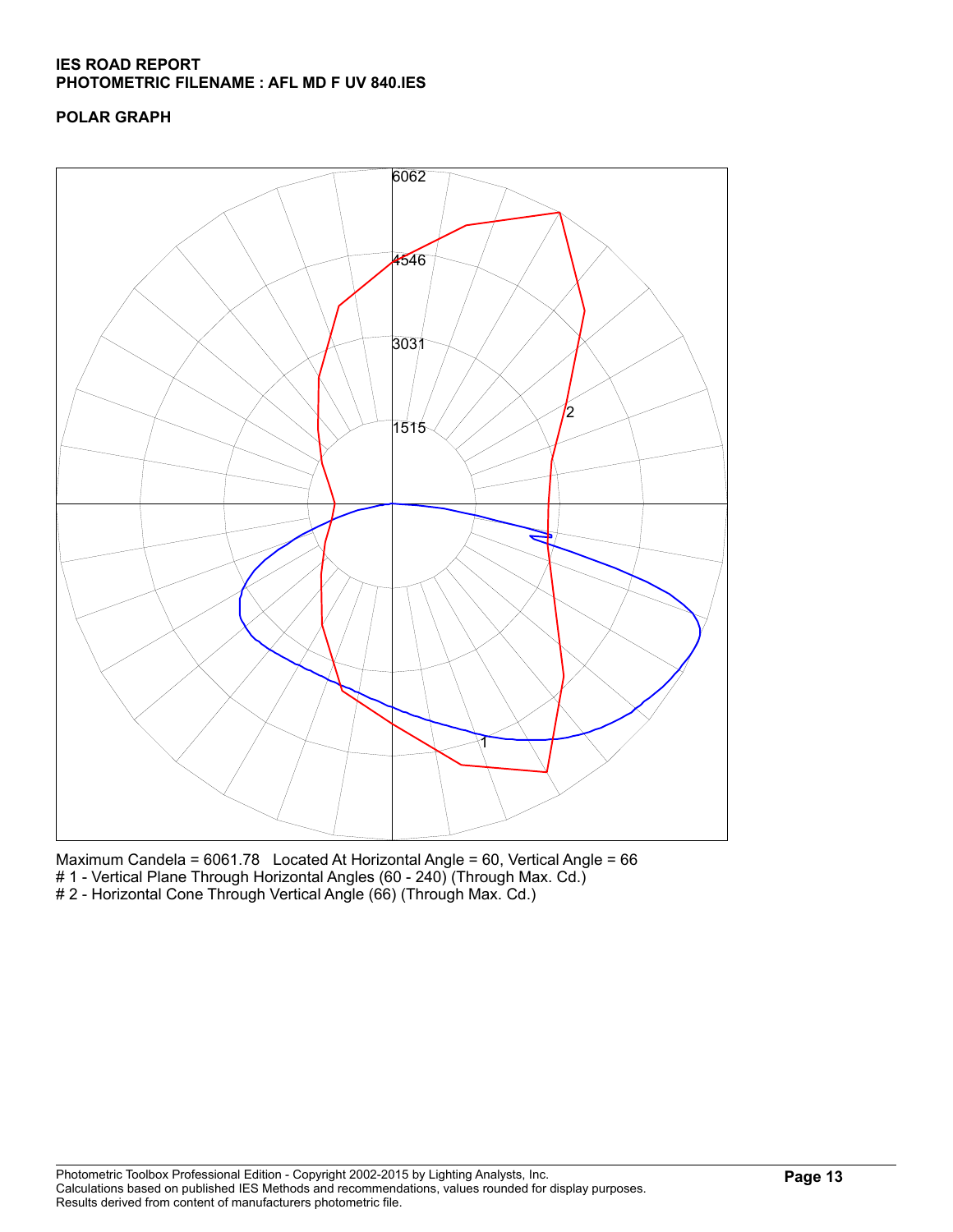**ISOFOOTCANDLE LINES OF HORIZONTAL ILLUMINANCE**



Values Based On 15 Foot Mounting Height